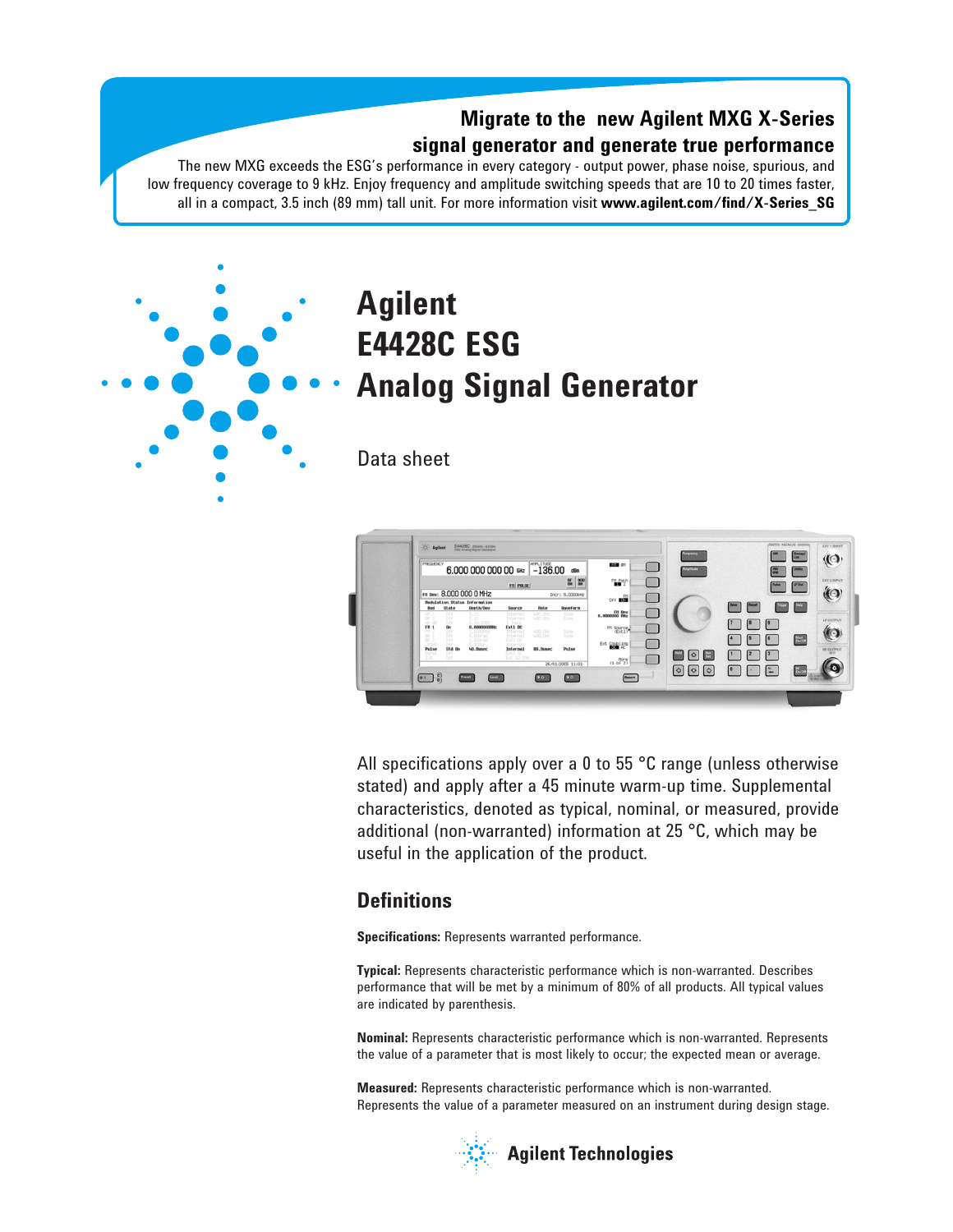# **Table of Contents**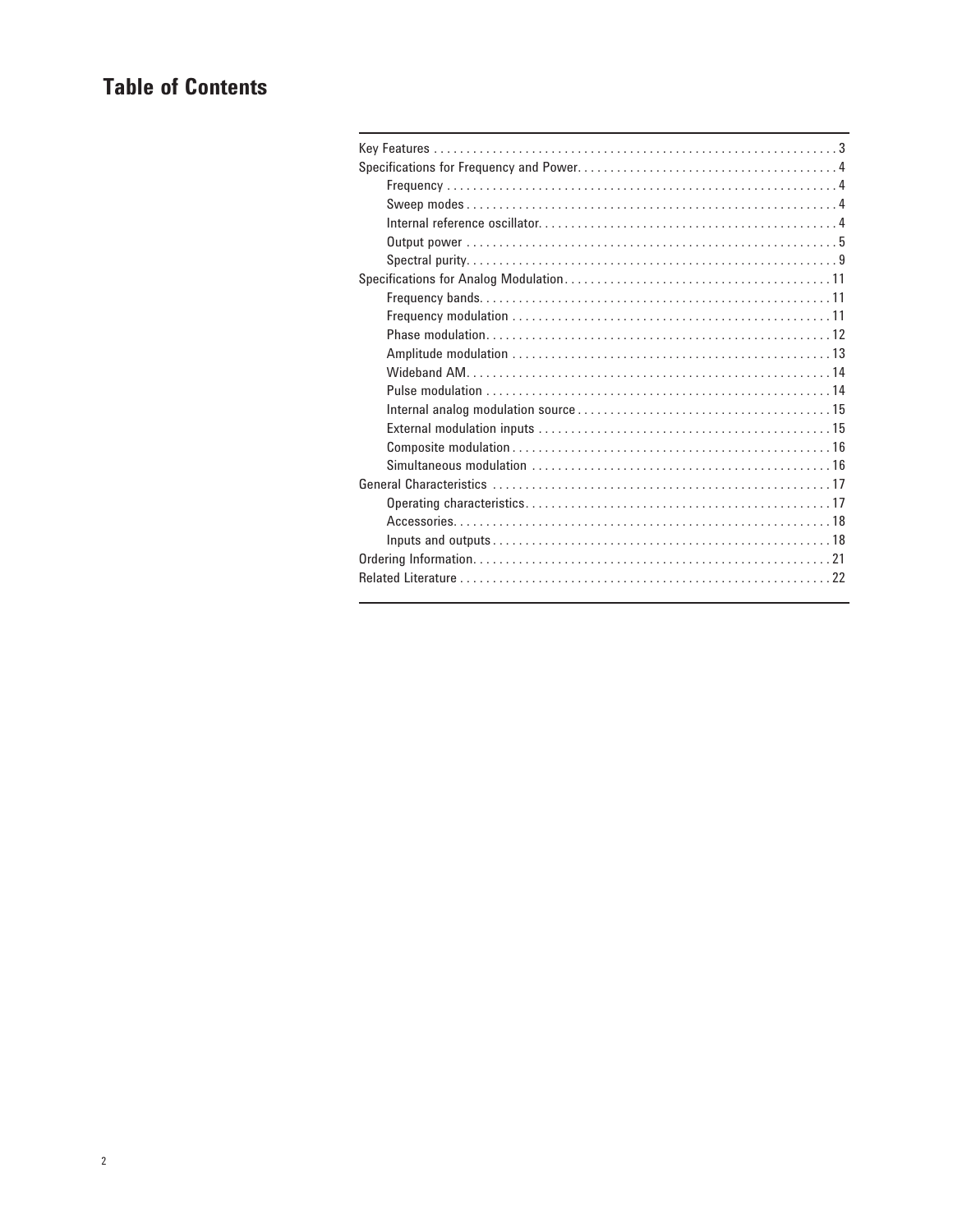### **Key Features**

### **Key standard features**

- • Industry-leading spectral purity
- • Superior level accuracy
- • High output power
- High-stability timebase
- • Wideband FM and ΦM
- • Excellent modulation accuracy and stability
- • Step and list sweep, both frequency and power
- • Built-in function generator
- • Lightweight, rack-mountable
- • 2-year calibration cycle

### **Optional performance**

- • Option 503, frequency range from 250 kHz to 3 GHz (electronic attenuator standard)
- • Option 506, frequency range from 250 kHz to 6 GHz (mechanical attenuator only)
- • Option UNB, higher output with mechanical attenuator *Note: Option 506 is standard with the high power mechanical attenuator used in Option UNB, and therefore, both options cannot be ordered together.*
- • Option 1EM, move all front panel connectors to rear panel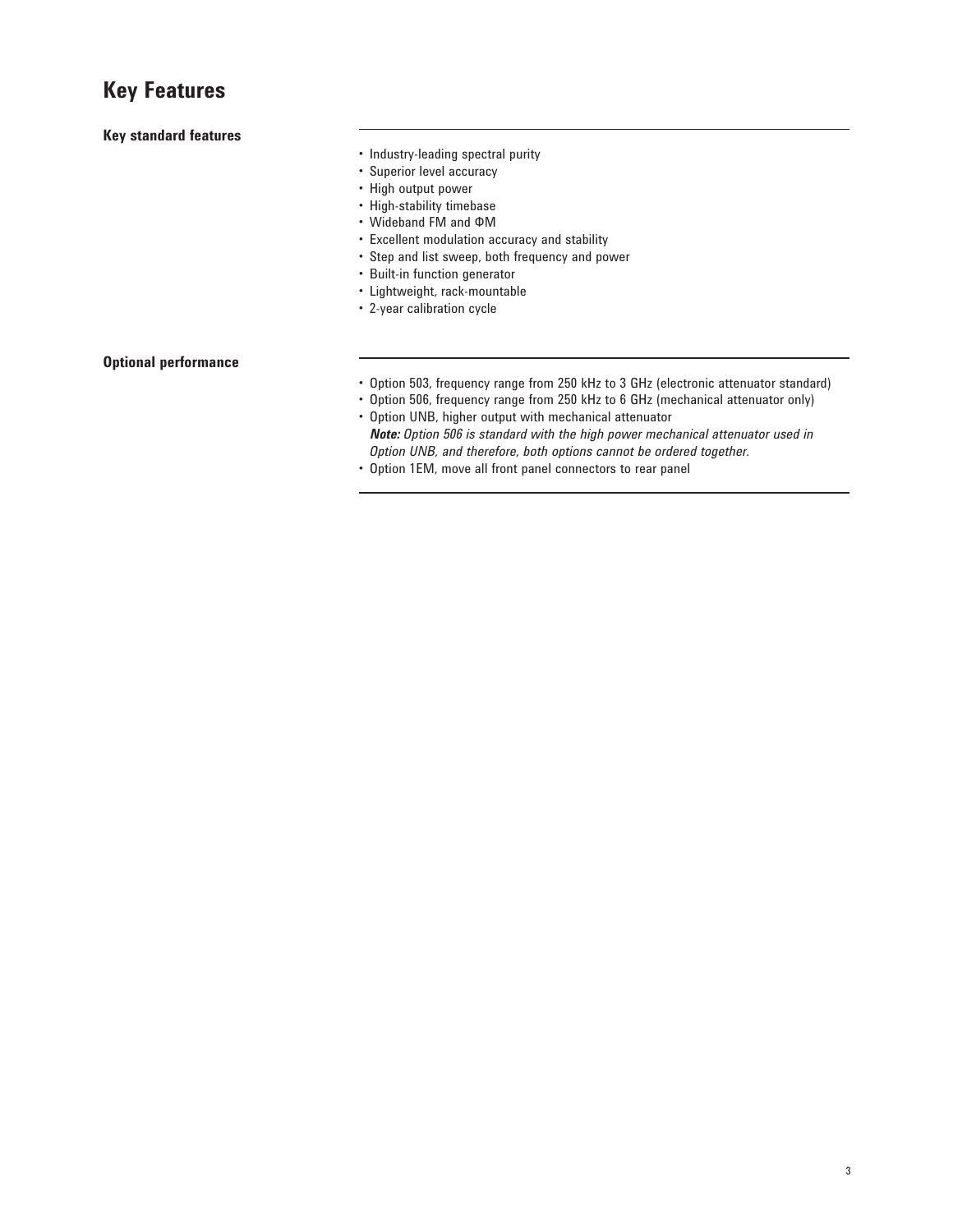### **Frequency**

| <b>Frequency range</b>           |                                        |                                                                               |           |                                                                     |  |
|----------------------------------|----------------------------------------|-------------------------------------------------------------------------------|-----------|---------------------------------------------------------------------|--|
| <i>Option</i>                    |                                        |                                                                               |           |                                                                     |  |
| 503                              |                                        | 250 kHz to 3 GHz [electronic attenuator standard]                             |           |                                                                     |  |
| 506                              |                                        | 250 kHz to 6 GHz [mechanical attenuator only]                                 |           |                                                                     |  |
| <b>Frequency minimum</b>         | $100$ kHz <sup>1</sup>                 |                                                                               |           |                                                                     |  |
| <b>Frequency resolution</b>      | $0.01$ Hz                              |                                                                               |           |                                                                     |  |
| <b>Frequency switching speed</b> |                                        |                                                                               |           |                                                                     |  |
|                                  |                                        | Option 503                                                                    |           | Option 506                                                          |  |
|                                  |                                        | Freq. <sup>2</sup> Freq./Amp. <sup>3</sup>                                    | Freq. $2$ | Freq./ $Amp.3$                                                      |  |
|                                  |                                        | $(< 9 \text{ ms})$ $(< 9 \text{ ms})$ $(< 16 \text{ ms})$ $(< 17 \text{ ms})$ |           |                                                                     |  |
|                                  | [For hops < 5 MHz within a band]       |                                                                               |           |                                                                     |  |
|                                  |                                        | $(< 9 \text{ ms})$ $(< 9 \text{ ms})$ $(< 12 \text{ ms})$ $(< 14 \text{ ms})$ |           |                                                                     |  |
| <b>Phase offset</b>              | in nominal $0.1$ $^{\circ}$ increments |                                                                               |           | Phase is adjustable remotely [LAN, GPIB, RS-232] or via front panel |  |

### **Sweep modes**

|                   | <b>Operating modes</b> Frequency step, amplitude step and arbitrary list |
|-------------------|--------------------------------------------------------------------------|
| <b>Dwell time</b> | $1 \text{ ms}$ to 60 s                                                   |
|                   | <b>Number of points</b> 2 to 65,535 (Step)<br>2 to 1601 (List)           |

### **Internal reference oscillator**

| <b>Stability</b>                       |                                        |
|----------------------------------------|----------------------------------------|
| Aging rate                             | $<$ ±0.1 ppm/yr or                     |
|                                        | $<$ $\pm$ 0.0005 ppm/day after 45 days |
| Temp $[0 \text{ to } 55 \text{ °C}]$   | $(\pm 0.05 ppm)$                       |
| Line voltage                           | $(\pm 0.002 ppm)$                      |
| Line voltage range                     | $(+5\% \text{ to } -10\%)$             |
| <b>RF</b> reference input requirements |                                        |
| Frequency                              | 1, 2, 5, 10 MHz $\pm$ 0.2 ppm          |
| <b>RF</b> reference output             |                                        |
| Frequency                              | 10 MHz                                 |
| Amplitude                              | $4$ dBm $+2$ dB                        |
|                                        |                                        |

1. Performance below 250 kHz not guaranteed.

2. To within 0.1 ppm of final frequency above 250 MHz or within 100 Hz below 250 MHz.

3. Frequency switching time with the amplitude settled within  $\pm 0.1$  dB.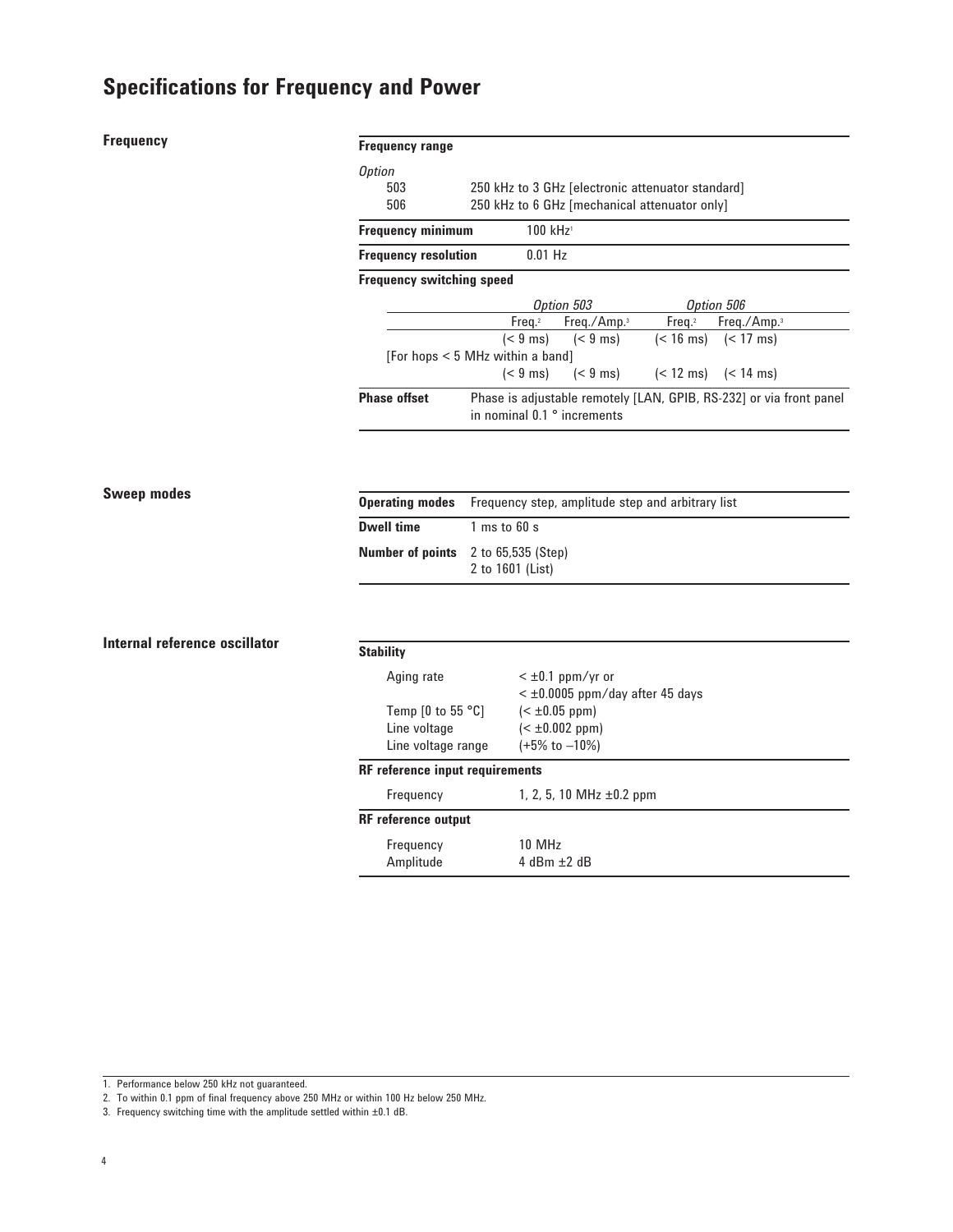### **Output power**

| Power                |                     | <b>Option UNB</b>   |                     |
|----------------------|---------------------|---------------------|---------------------|
|                      | Option 503          | Option 503          | Option 506          |
| 250 kHz to 250 MHz   | $+11$ to $-136$ dBm | $+15$ to $-136$ dBm | $+12$ to $-136$ dBm |
| $>$ 250 MHz to 1 GHz | $+13$ to $-136$ dBm | $+17$ to $-136$ dBm | $+14$ to $-136$ dBm |
| $>1$ to 3 GHz        | $+10$ to $-136$ dBm | $+16$ to $-136$ dBm | $+13$ to $-136$ dBm |
| $>$ 3 to 6 GHz       | N/A                 | N/A                 | $+10$ to $-136$ dBm |
|                      |                     |                     |                     |

### **Maximum available power (measured)**



| $0.02$ dB  |                                         |            |
|------------|-----------------------------------------|------------|
|            |                                         |            |
|            | <b>Option UNB</b>                       |            |
| Option 503 | Option 503                              | Option 506 |
| 23 dB      | 27dB                                    | 24 dB      |
| 20 dB      | 26 dB                                   | 23 dB      |
| N/A        | N/A                                     | 20 dB      |
|            | Level range with Attenuator Hold active |            |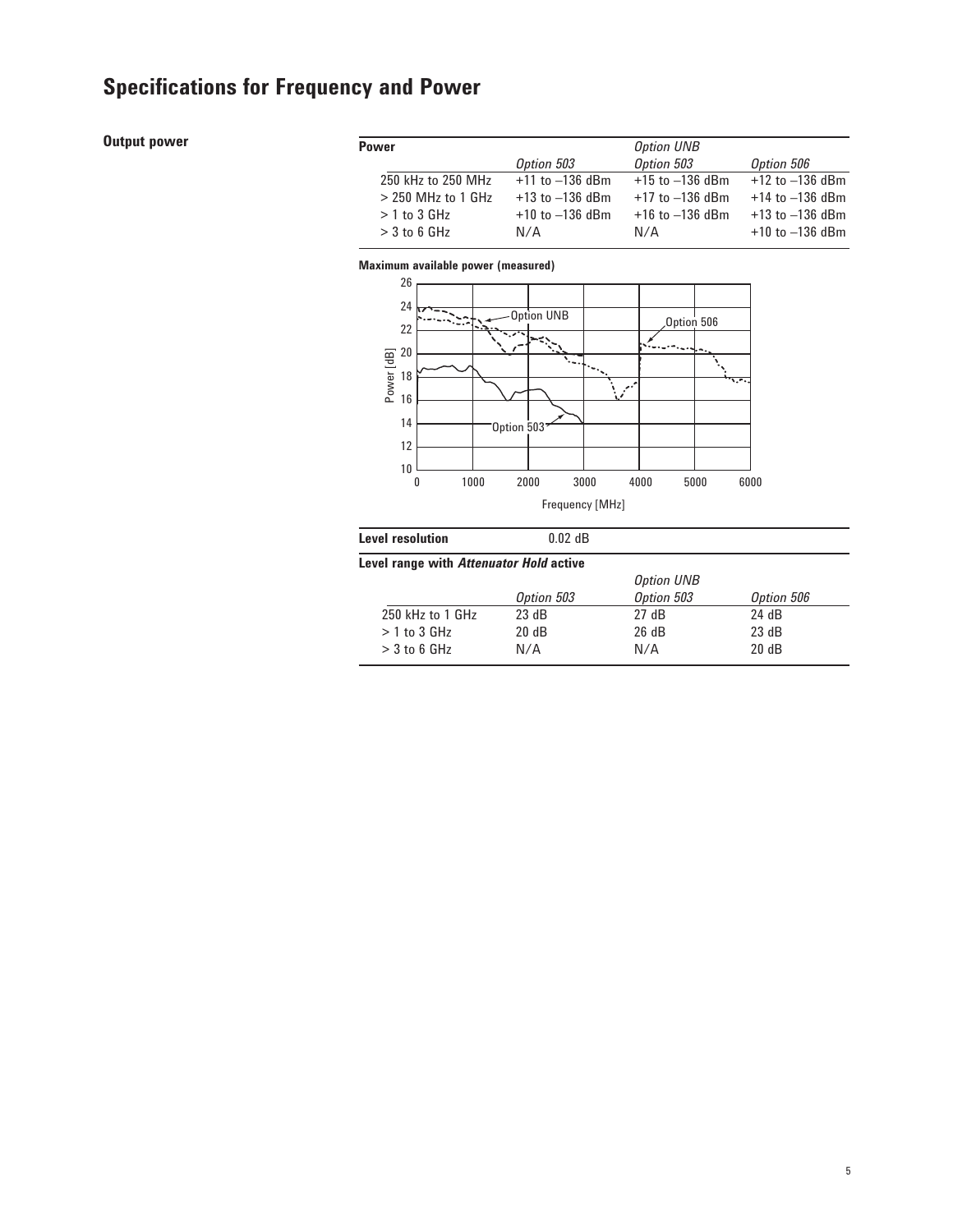|  | Level accuracy [dB] |  |
|--|---------------------|--|
|--|---------------------|--|

|                         |           | Power level |            |             |
|-------------------------|-----------|-------------|------------|-------------|
|                         | $+7$ to   | $-50$ to    | $-110$ to  | $<-127$ dBm |
|                         | $-50$ dBm | $-110$ dBm  | $-127$ dBm |             |
| 250 kHz to 2.0 GHz ±0.5 |           | $\pm 0.5$   | $\pm 0.7$  | $(\pm 1.5)$ |
| $2.0$ to $3.$ GHz       | $+0.6$    | $+0.6$      | $+0.8$     | (±2.5)      |

#### *Option UNB*<sup>2</sup>

|                              |           | Power level |            |             |
|------------------------------|-----------|-------------|------------|-------------|
|                              | $+10$ to  | $-50$ to    | $-110$ to  | $<-127$ dBm |
|                              | $-50$ dBm | $-110$ dBm  | $-127$ dBm |             |
| 250 kHz to 2.0 GHz $\pm 0.5$ |           | $\pm 0.7$   | ±0.8       | $(\pm 1.5)$ |
| $2.0$ to $3.$ GHz            | $+0.6$    | $+0.8$      | $+1.0$     | (±2.5)      |

#### *Option 506* <sup>3</sup>

| $+7$ to   | $-50$ to                     | $-110$ to   | $<-127$ dBm |  |
|-----------|------------------------------|-------------|-------------|--|
| $-50$ dBm | $-110$ dBm                   | $-127$ dBm  |             |  |
|           | ±0.8                         | ±0.8        | $(\pm 1.5)$ |  |
| $\pm 0.6$ | ±0.8                         | ±1.0        | $(\pm 2.5)$ |  |
| ±0.8      | $\pm 0.9$                    | ±1.5        | $(\pm 2.5)$ |  |
| ±0.8      | $\pm 0.9$                    | $(\pm 1.5)$ |             |  |
|           | 250 kHz to 2.0 GHz $\pm 0.6$ |             | Power level |  |



| Level accuracy with ALC off | $(\pm 0.15$ dB) [relative to ALC on] |
|-----------------------------|--------------------------------------|
| <b>Conditions:</b>          | After power search is executed.      |

| Level switching speed          |                      | <b>Option UNB</b> |                      |
|--------------------------------|----------------------|-------------------|----------------------|
|                                | Option 503           | Option 503        | Option 506           |
| Normal operation [ALC on]      | $(< 15 \text{ ms})$  | $(< 21$ ms)       | $(< 21$ ms)          |
| When using power search manual | $(< 83$ ms)          | $(< 95$ ms)       | $(< 95$ ms)          |
| When using power search auto   | $(< 103 \text{ ms})$ | $(< 119$ ms)      | $(< 119 \text{ ms})$ |

<sup>1.</sup> Quoted specifications for 23 °C ±5 °C. Accuracy degrades by less than 0.03 dB/°C over full temperature range. Accuracy degrades by 0.3 dB above +7 dBm, and by 0.8 dB above +10 dBm.

<sup>2.</sup> Quoted specifications for 23 °C ±5 °C. Accuracy degrades by less than 0.03 dB/°C over full temperature range. Accuracy degrades by 0.2 dB above +10 dBm, and by 0.8 dB above +13 dBm.

<sup>3.</sup> Quoted specifications for 23 °C ±5 °C. Accuracy degrades by less than 0.02 dB/°C over full temperature range. Accuracy degrades by 0.2 dB above +7 dBm.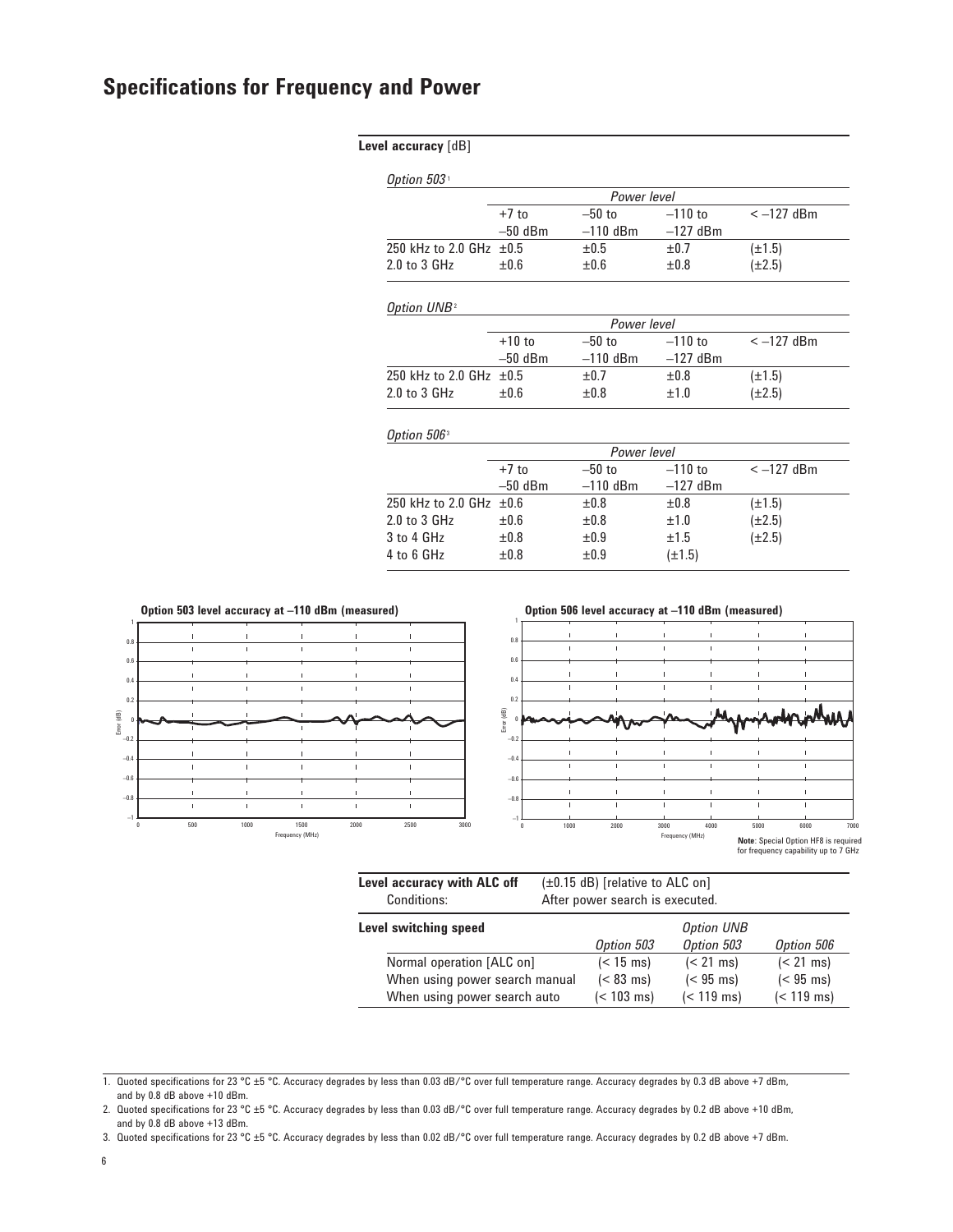

**Repeatability measures the ability of the instrument to return to a given power setting after a random excursion to any other frequency and power setting. It is a relative measurement that reflects the difference in dB between the maximum and minimum power readings for a given setting over a specific time interval. It should not be confused with absolute power accuracy, which is measured in dBm.**<sup>1</sup>



**Relative level accuracy measures the accuracy of a step change from any power level to any other power level. This is useful for large changes (i.e. 5 dB steps).**<sup>1</sup>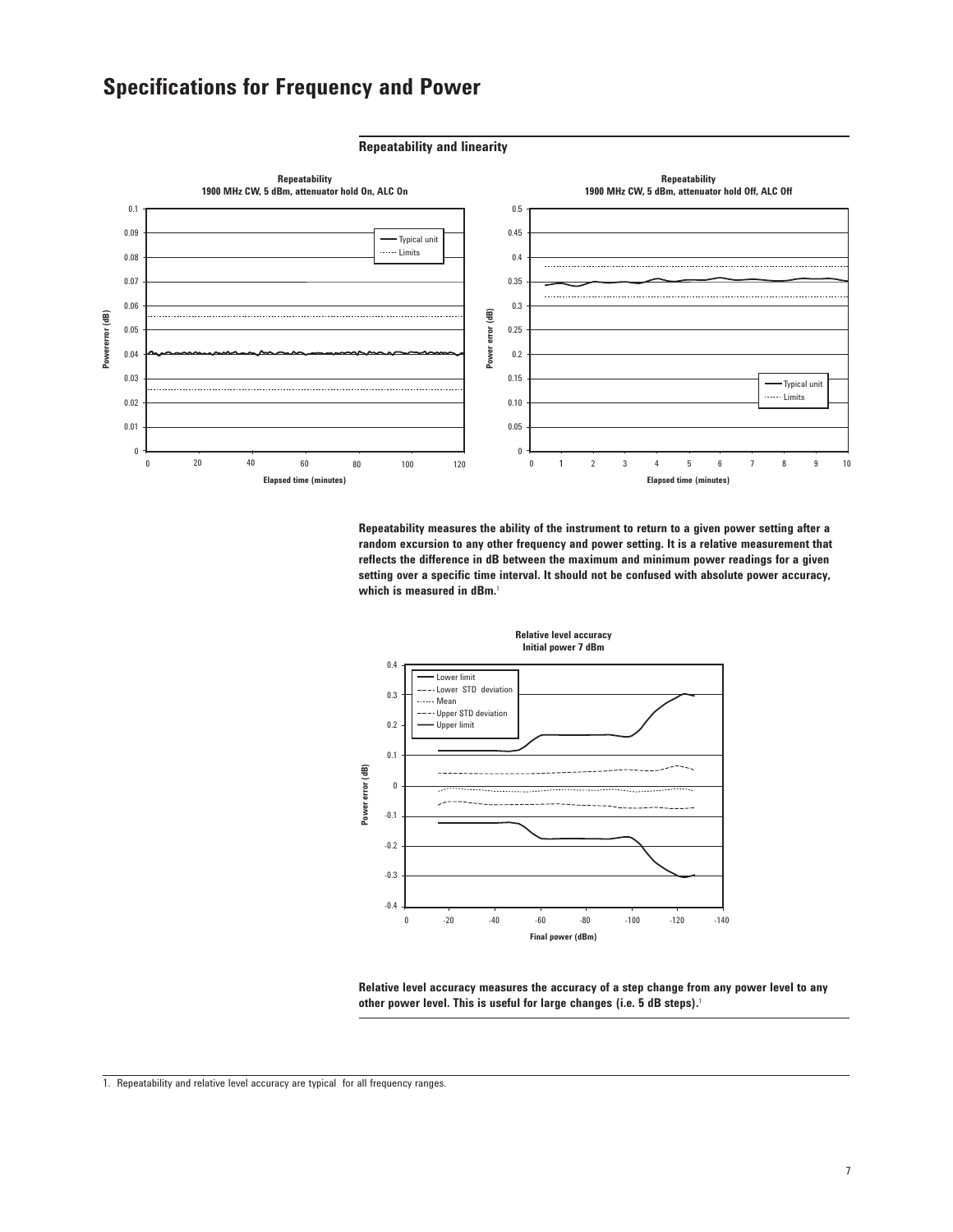

1. Repeatability and relative level accuracy are typical for all frequency ranges.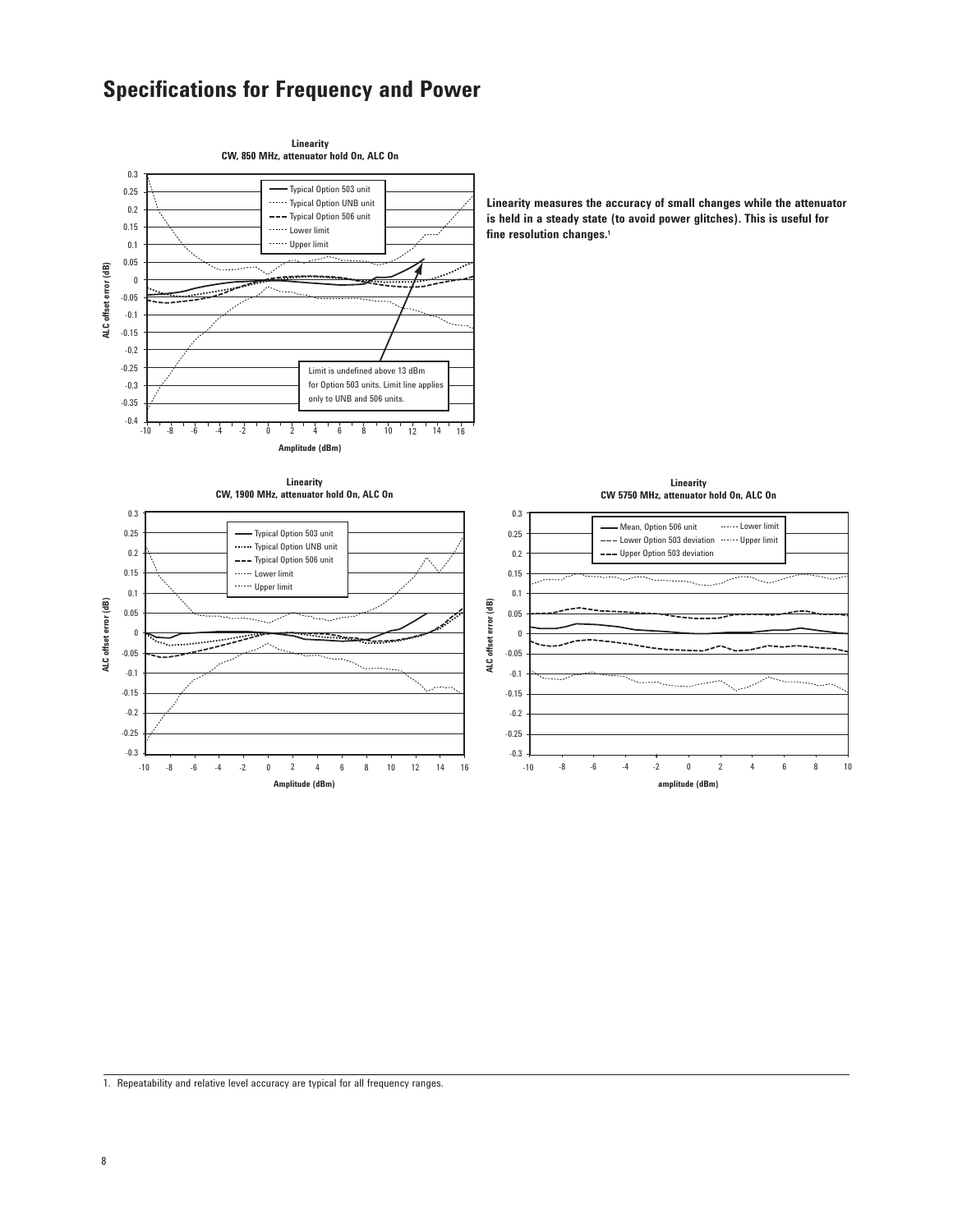### **Spectral purity**

### **SSB Phase noise** [at 20 kHz offset]

| at 500 MHz | $<-135$ dBc/Hz, (< $-138$ dBc/Hz) |
|------------|-----------------------------------|
| at 1 GHz   | $<-130$ dBc/Hz, $(< -134$ dBc/Hz) |
| at 2 GHz   | $<-124$ dBc/Hz, $(< -128$ dBc/Hz) |
| at 3 GHz   | $<-121$ dBc/Hz, $(< -125$ dBc/Hz) |
| at 4 GHz   | $<-118$ dBc/Hz, $(< -122$ dBc/Hz) |
| at 6 GHz   | $<-113$ dBc/Hz, $(< -117$ dBc/Hz) |
|            |                                   |

**Residual FM** [CW mode, 0.3 to 3 kHz BW, CCITT, rms]  $< N \times 1$  Hz ( $< N \times 0.5$  Hz)<sup>1</sup>

**Harmonics**<sup>2</sup> [output level ≤ +4 dBm Option 503, ≤ +7.5 dBm Option UNB, ≤ +4.5 dBm Option 506] < –30 dBc above 1 GHz, (< –30 dBc 1 GHz and below)

**Nonharmonics**<sup>3</sup> [≤ +7 dBm output level decreases, ≤ +4 dBm Option 506]<sup>4</sup>

|                          |                  | $>$ 3 kHz  | $>10$ kHz         |                         |  |
|--------------------------|------------------|------------|-------------------|-------------------------|--|
|                          |                  | offset     | offset            |                         |  |
| 250 kHz to 250 MHz       |                  | $<-65$ dBc | $(< -58$ dBc)     |                         |  |
| 250 MHz to 500 MHz       |                  | $<-80$ dBc | $<-80$ dBc        |                         |  |
| 500 MHz to 1 GHz         |                  | $<-80$ dBc | $<-80$ dBc        |                         |  |
| 1 to 2 GHz               |                  | $<-74$ dBc | $<-74$ dBc        |                         |  |
| 2 to 4 GHz               |                  | $<-68$ dBc | $<-68$ dBc        |                         |  |
| 4 to 6 GHz               |                  | $<-62$ dBc | $<-62$ dBc        |                         |  |
| Subharmonics             |                  |            |                   |                         |  |
| $\leq$ 1 GHz             |                  | None       |                   |                         |  |
| $> 1$ GHz                |                  | None       |                   |                         |  |
| Jitter in µUI5.6         |                  |            |                   |                         |  |
| Carrier                  | SONET/SDH        |            | rms jitter        |                         |  |
| frequency                | data rates       |            | bandwidth         | $(\mu$ UI $\text{rms})$ |  |
| 155 MHz                  | $155$ MB/s       |            | 100 Hz to 1.5 MHz | (78)                    |  |
| 622 MHz                  | $622$ MB/s       |            | 1 kHz to 5 MHz    | (46)                    |  |
| 2.488 GHz                | 2488 MB/s        |            | 5 kHz to 15 MHz   | (74)                    |  |
| <b>Jitter in seconds</b> |                  |            |                   |                         |  |
| Carrier                  | <i>SONET/SDH</i> |            | rms jitter        |                         |  |
| frequency                | data rates       |            | bandwidth         |                         |  |
| 155 MHz                  | $155$ MB/s       |            | 100 Hz to 1.5 MHz | $(0.6 \text{ ps})$      |  |
| 622 MHz                  | $622$ MB/s       |            | 1 kHz to 5 MHz    | $(74$ fs)               |  |
| 2.488 GHz                | 2488 MB/s        |            | 5 kHz to 15 MHz   | $(30 \text{ fs})$       |  |
|                          |                  |            |                   |                         |  |

6. For other frequencies, data rates, or bandwidths, wplease contact your sales representative.

<sup>1.</sup> Refer to frequency bands on page 11 for N values.

<sup>2.</sup> Harmonic performance outside the operating range of the instrument is typical.

<sup>3.</sup> Spurs outside the operating range of the instrument are not specified.

<sup>4.</sup> Specifications apply for CW mode only.

<sup>5.</sup> Calculated from phase noise performance in CW mode only at -2.5 dBm for Option 503 instruments, -0.5 dBm with Option 506, and +2.5 dBm with Option UNB.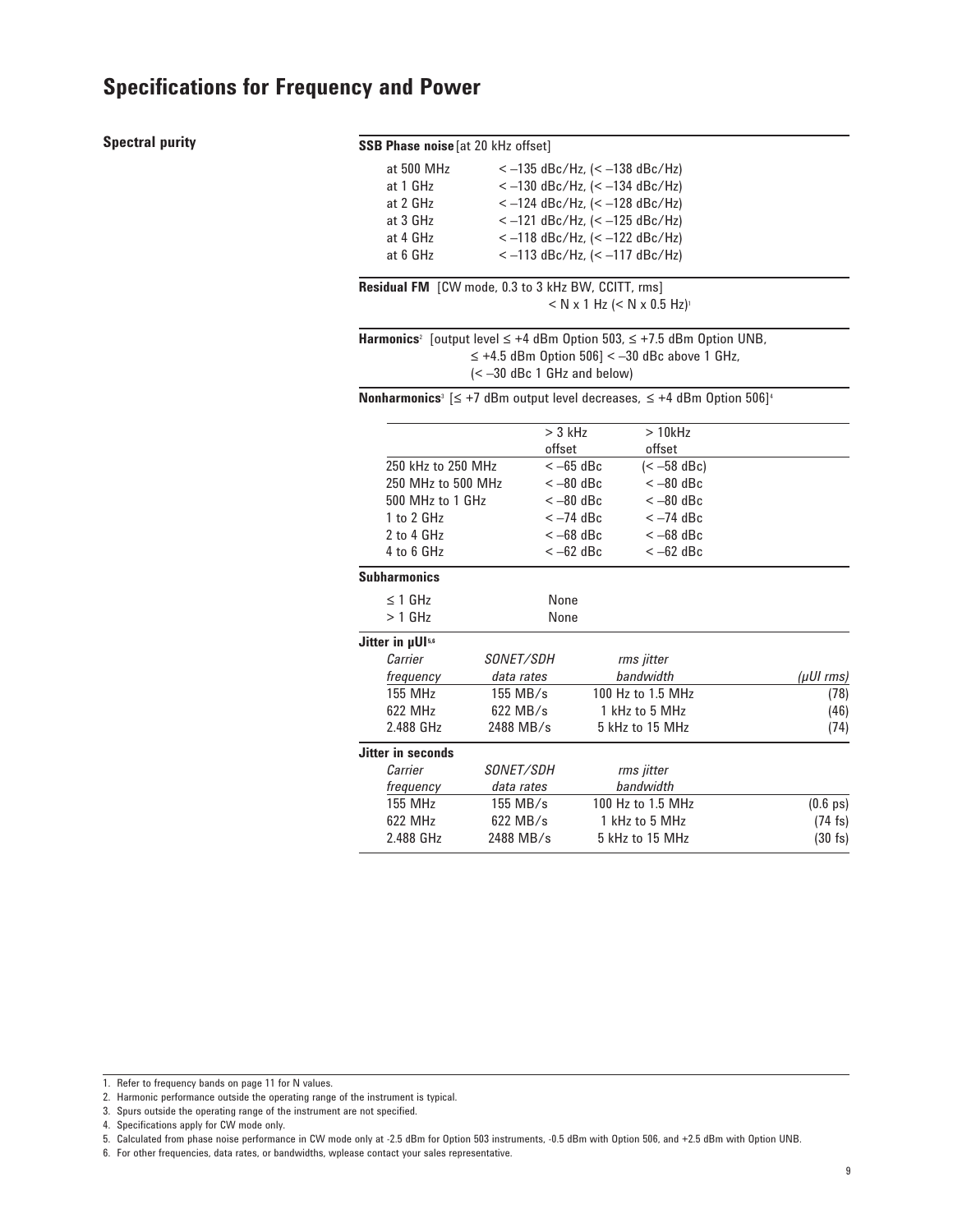#### **Characteristic SSB phase noise (measured)**

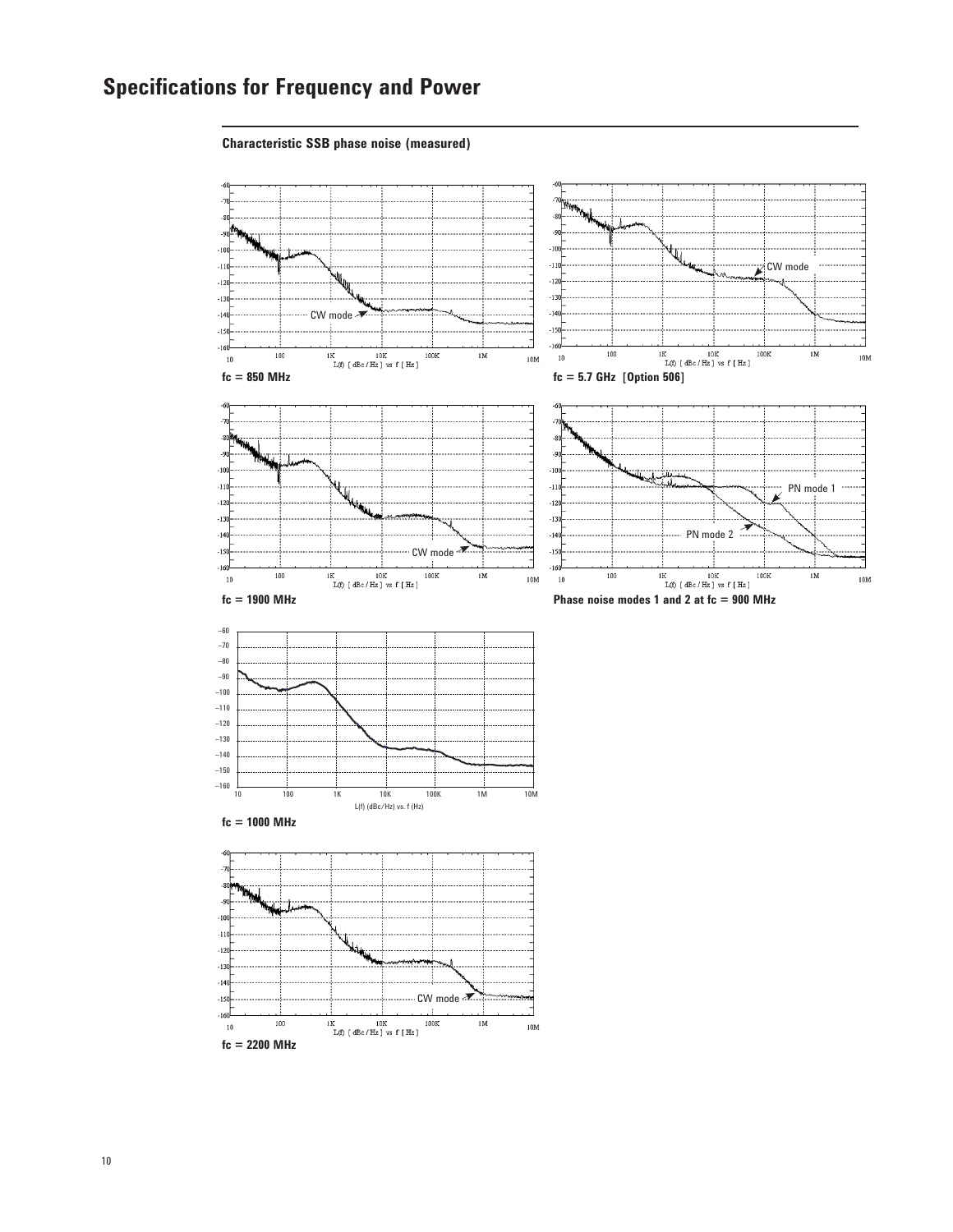### **Frequency bands**

| Band          | <b>Frequency range</b>        | N number |
|---------------|-------------------------------|----------|
|               | 250 kHz to $\leq$ 250 MHz     |          |
| $\mathcal{P}$ | $>$ 250 MHz to $\leq$ 500 MHz | 0.5      |
| 3             | $> 500$ MHz to $< 1$ GHz      |          |
| 4             | $> 1$ to $\leq 2$ GHz         |          |
| 5             | $> 2$ to $\leq 4$ GHz         |          |
| 6             | $> 4$ to $< 6$ GHz            | 8        |
|               |                               |          |

### **Frequency modulation<sup>1</sup>**

| <b>Maximum deviation</b> <sup>2</sup>                                  |                                                                          |                                                                            |  |  |
|------------------------------------------------------------------------|--------------------------------------------------------------------------|----------------------------------------------------------------------------|--|--|
|                                                                        | $N \times 1$ MHz                                                         |                                                                            |  |  |
| <b>Resolution</b>                                                      | 0.1% of deviation or 1 Hz.<br>whichever is greater                       |                                                                            |  |  |
|                                                                        | <b>Modulation frequency rate</b> [deviation = 100 kHz]                   |                                                                            |  |  |
| Coupling                                                               | 1 dB bandwidth                                                           | 3 dB bandwidth                                                             |  |  |
| $FM$ path $1[DC]$                                                      | DC to 100 kHz                                                            | (DC to 10 MHz)                                                             |  |  |
| $FM$ path $2$ $[DC]$                                                   | DC to 100 kHz                                                            | (DC to 0.9 MHz)                                                            |  |  |
| FM path 1 [AC]                                                         | 20 Hz to 100 kHz                                                         | (5 Hz to 10 MHz)                                                           |  |  |
| FM path 2 [AC]                                                         | 20 Hz to 100 kHz                                                         | (5 Hz to 0.9 MHz)                                                          |  |  |
|                                                                        | <b>Deviation accuracy</b> [1 kHz rate, deviation $\lt N \times 100$ kHz] |                                                                            |  |  |
|                                                                        | $<$ + 3.5% of FM deviation + 20 Hz                                       |                                                                            |  |  |
|                                                                        | <b>Carrier frequency accuracy relative to CW in DCFM</b> <sup>2,3</sup>  |                                                                            |  |  |
|                                                                        | $\pm 0.1\%$ of set deviation + (N x 1 Hz)                                |                                                                            |  |  |
| <b>Distortion</b> <sup>2</sup> [1 kHz rate, dev. = $N \times 100$ kHz] |                                                                          |                                                                            |  |  |
|                                                                        | $< 1\%$                                                                  |                                                                            |  |  |
| FM using external inputs 1 or 2                                        |                                                                          |                                                                            |  |  |
| Sensitivity                                                            | 1 $V_{\text{peak}}$ for indicated deviation                              |                                                                            |  |  |
| Input impedance                                                        | $50 \Omega$ , nominal                                                    |                                                                            |  |  |
|                                                                        |                                                                          | FM path 1 and FM path 2 are summed internally for composite modulation.    |  |  |
|                                                                        |                                                                          | The FM 2 path is limited to a maximum rate of 1 MHz. The FM 2 path must be |  |  |
| set to a deviation less than FM 1 path.                                |                                                                          |                                                                            |  |  |

<sup>1.</sup> All analog performance above 3 GHz is typical.

<sup>2.</sup> Refer to frequency bands on this page to compute specifications.

<sup>3.</sup> At the calibrated deviation and carrier frequency, within 5 °C of ambient temperature at time of calibration.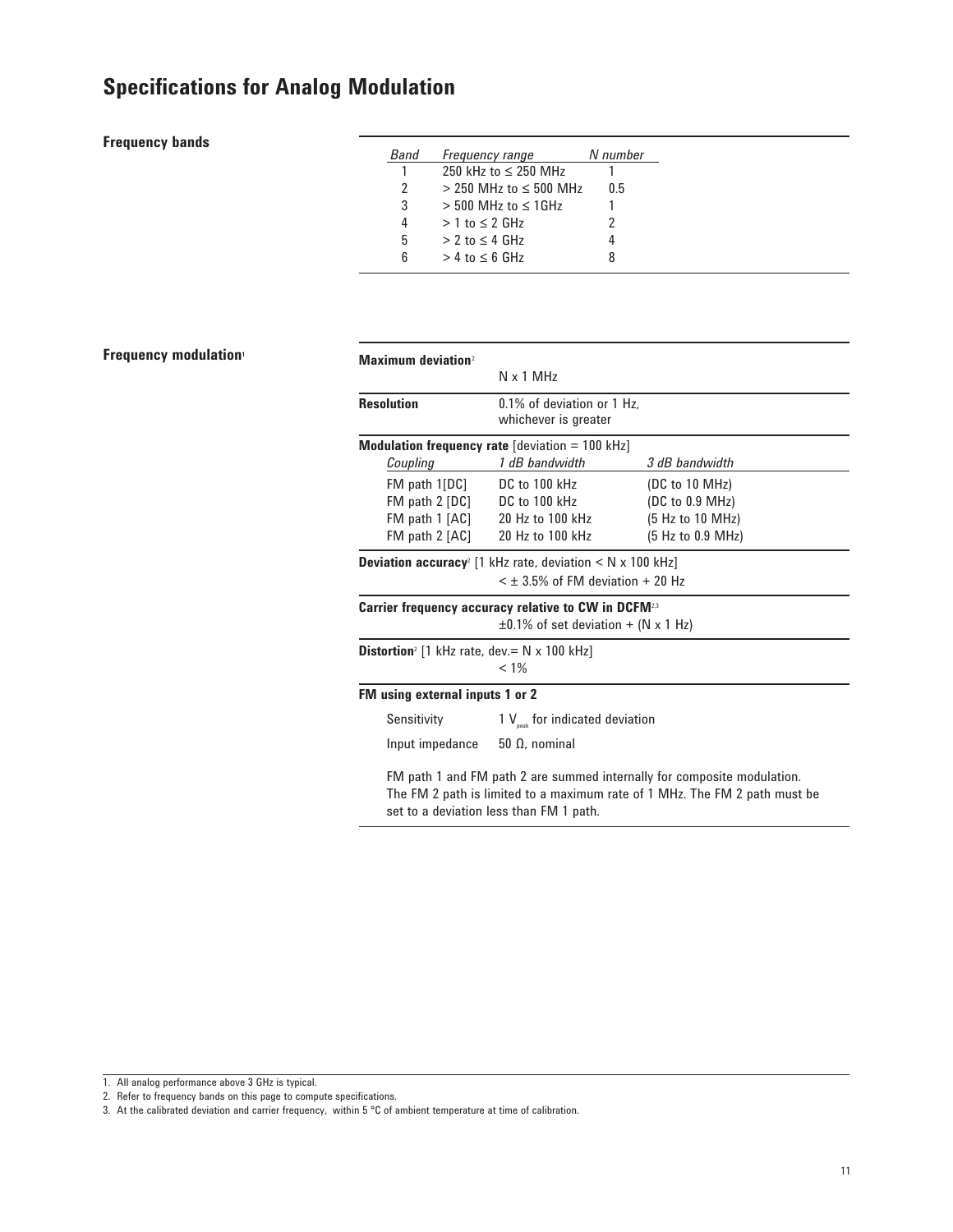### **Phase modulation<sup>1</sup>**

| <b>Resolution</b>                                                                         | 0.1% of set deviation                                                                                                                                                                                 |                           |                 |
|-------------------------------------------------------------------------------------------|-------------------------------------------------------------------------------------------------------------------------------------------------------------------------------------------------------|---------------------------|-----------------|
| <b>Modulation frequency response</b> <sup>2</sup>                                         |                                                                                                                                                                                                       |                           |                 |
|                                                                                           | <b>Maximum</b>                                                                                                                                                                                        | Allowable rates [3 dB BW] |                 |
| Mode                                                                                      | deviation                                                                                                                                                                                             | 0M path 1                 | 0M path 2       |
| Normal BW                                                                                 | $N \times 10$ radians                                                                                                                                                                                 | DC to 100 kHz             | DC to 100 kHz   |
| High BW                                                                                   | $N \times 1$ radians                                                                                                                                                                                  | (DC to 1 MHz)             | (DC to 0.9 MHz) |
| Deviation accuracy [1 kHz rate, Normal BW mode]                                           | $<$ ±5% of deviation + 0.01 radians                                                                                                                                                                   |                           |                 |
| <b>Distortion</b> <sup>2</sup> [1 kHz rate, deviation, $\lt$ 10N radians, Normal BW mode] | $< 1\%$                                                                                                                                                                                               |                           |                 |
| <b>ØM</b> using external inputs 1 or 2                                                    |                                                                                                                                                                                                       |                           |                 |
| Sensitivity                                                                               | 1 $V_{\text{peak}}$ for indicated deviation                                                                                                                                                           |                           |                 |
| Input impedance                                                                           | $50 \Omega$ , nominal                                                                                                                                                                                 |                           |                 |
| Paths                                                                                     | ØM path 1 and ØM path 2 are summed internally for composite<br>modulation. The ØM 2 path is limited to a maximum rate of<br>1 MHz. ØM path 2 must be set to a deviation less than the<br>$ØM$ path 1. |                           |                 |

<sup>1.</sup> All analog performance above 3 GHz is typical.

<sup>2.</sup> Refer to frequency bands on page 11 for N.

<sup>3.</sup> Bandwidth is automatically selected based on deviation.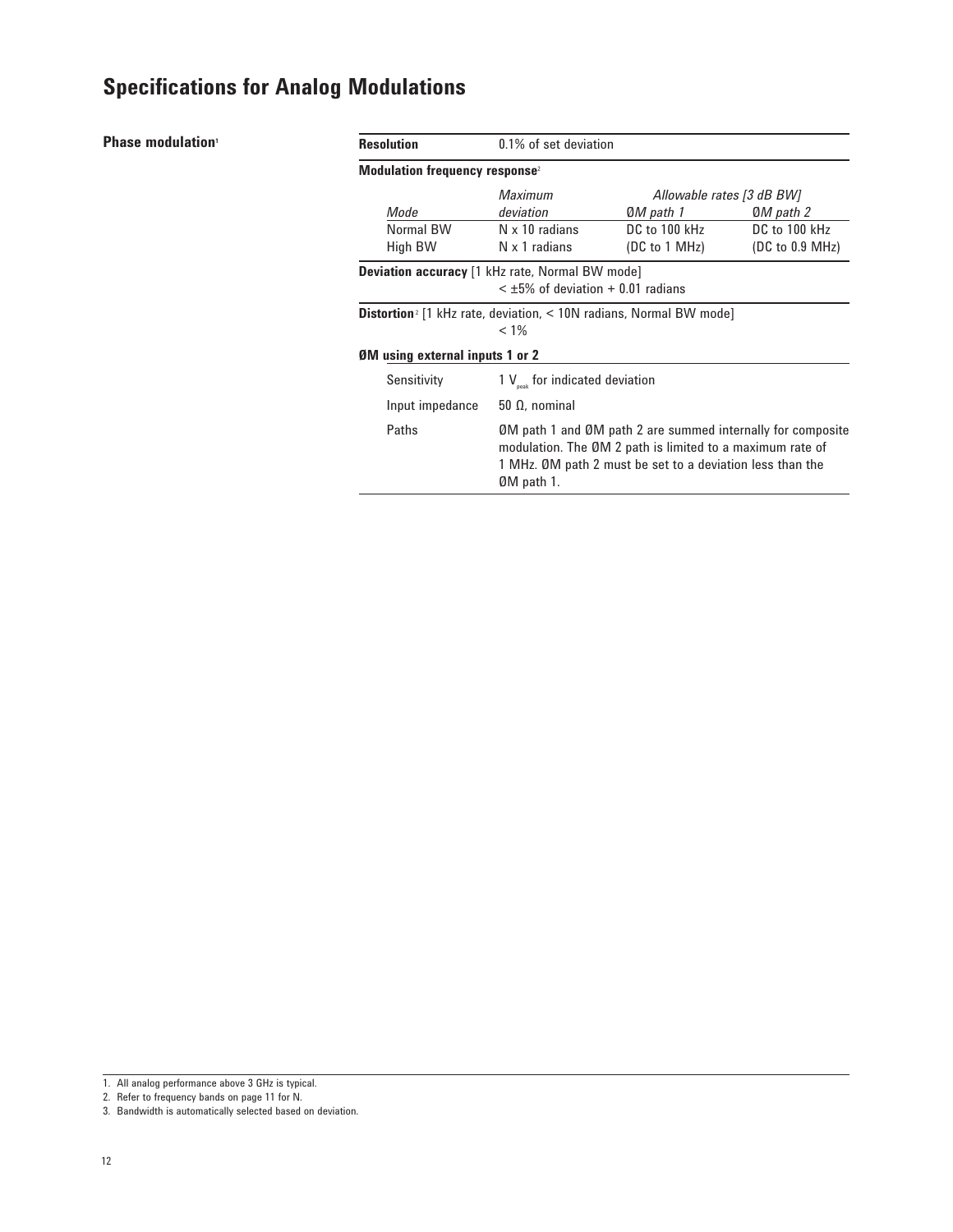### **Amplitude modulation**<sup>1,2</sup>

 $[fc > 500$  kHz]

| Range                                                                              | 0 to 100%                                                                  |                       |  |  |
|------------------------------------------------------------------------------------|----------------------------------------------------------------------------|-----------------------|--|--|
| <b>Resolution</b>                                                                  | 0.1%                                                                       |                       |  |  |
| <b>Rates</b> [3 dB bandwidth]                                                      |                                                                            |                       |  |  |
| DC coupled                                                                         | $0$ to 10 kHz                                                              |                       |  |  |
| AC coupled                                                                         | 10 Hz to 10 kHz                                                            |                       |  |  |
| $\leq \pm (6\% \text{ of setting } +1\%)$<br>Accuracy <sup>2,3</sup><br>1 kHz rate |                                                                            |                       |  |  |
| <b>Distortion</b> <sup>23</sup> [1 kHz rate, THD]                                  |                                                                            |                       |  |  |
|                                                                                    | Option 503                                                                 | Option 506            |  |  |
| 30% AM                                                                             | $< 1.5\%$                                                                  | < 1.5%                |  |  |
| 90% AM                                                                             | $(< 4\%)$<br>$(< 5\%)$                                                     |                       |  |  |
| <b>AM using external inputs 1 or 2</b>                                             |                                                                            |                       |  |  |
| Sensitivity                                                                        | 1 $V_{\text{peak}}$ to achieve indicated depth                             |                       |  |  |
| Input impedance                                                                    |                                                                            | $50 \Omega$ , nominal |  |  |
| Paths                                                                              | AM path 1 and AM path 2 are summed internally for<br>composite modulation. |                       |  |  |

2. AM is typical above 3 GHz.

<sup>1.</sup> All analog performance above 3 GHz is typical.

<sup>3.</sup> Peak envelope power of AM must be 3 dB less than maximum output power below 250 MHz.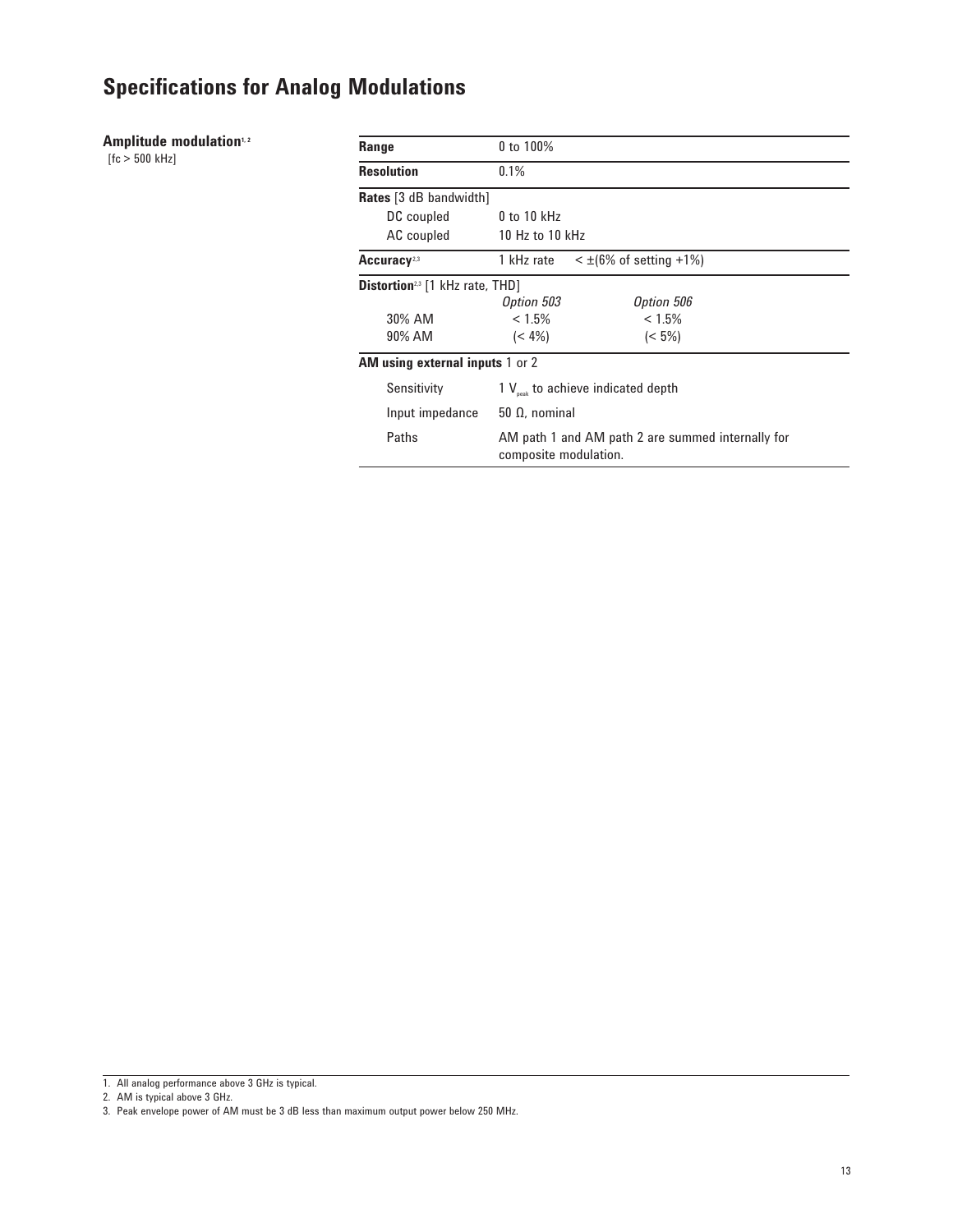### **Pulse modulation**

| $On/off$ ratio                                |                                                                                                            |  |
|-----------------------------------------------|------------------------------------------------------------------------------------------------------------|--|
| $\leq$ 4 GHz                                  | $> 80$ dB                                                                                                  |  |
| $> 4$ GHz                                     | $(> 64$ dB)                                                                                                |  |
| <b>Rise/fall times</b>                        | $(150 \text{ ns})$                                                                                         |  |
| Minimum width                                 |                                                                                                            |  |
| $AI C$ on                                     | $(2 \mu s)$                                                                                                |  |
| ALC off                                       | $(0.4 \mu s)$                                                                                              |  |
| <b>Pulse repetition frequency</b>             |                                                                                                            |  |
| ALC on                                        | (10 Hz to 250 kHz)                                                                                         |  |
| ALC off                                       | (DC to 1.0 MHz)                                                                                            |  |
| Level accuracy <sup>1</sup>                   | [relative to CW at ≤ 4 dBm Option 503, ≤ 7.5 dBm Option UNB,<br>$\leq 4.5$ dBm Option 506]<br>$(\pm 1 dB)$ |  |
| <b>Pulse modulation using external inputs</b> |                                                                                                            |  |
| Input voltage                                 |                                                                                                            |  |
| RF on                                         | $> +0.5$ V. nominal                                                                                        |  |
| RF off                                        | $< +0.5$ V, nominal                                                                                        |  |
| Input impedance                               | $50 \Omega$ , nominal                                                                                      |  |
| Internal pulse generator                      |                                                                                                            |  |
| Square wave rate                              | $0.1$ Hz to 20 kHz                                                                                         |  |
| Pulse                                         |                                                                                                            |  |
| Period                                        | 8 µs to 30 seconds                                                                                         |  |
| Width                                         | 4 µs to 30 seconds                                                                                         |  |
| Resolution                                    | $2 \mu s$                                                                                                  |  |

1. With ALC off, specifications apply after the execution of power search. With ALC on, specifications apply for pulse repetition rates ≤ 10 kHz and pulse widths ≥ 5 µs.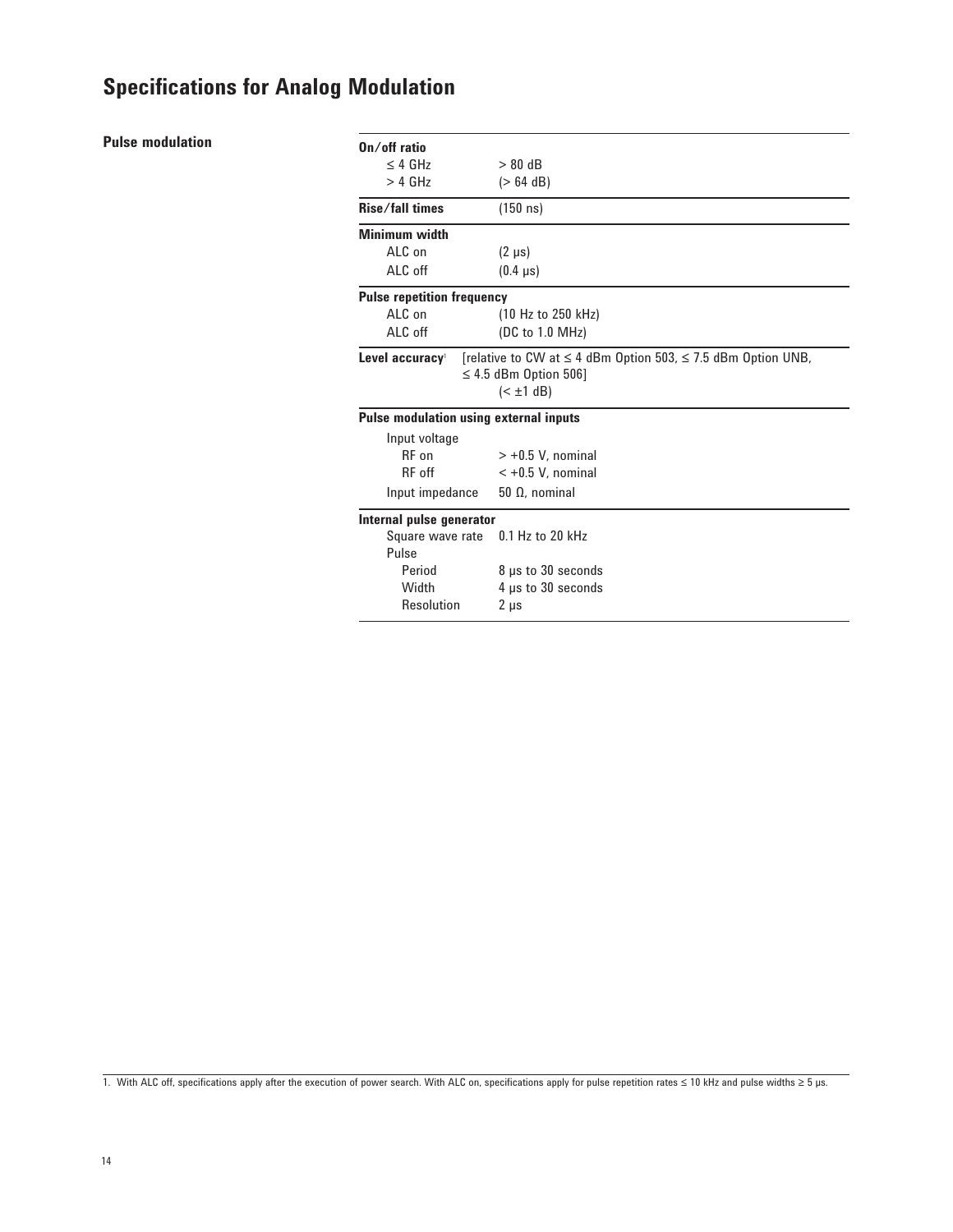### **Internal analog modulation source** [Provides FM, AM, pulse, and phase

modulation signals and LF audio out]

| <b>Waveforms</b>                                     | sine, square, ramp, triangle, pulse, noise                        |  |
|------------------------------------------------------|-------------------------------------------------------------------|--|
| Rate range                                           |                                                                   |  |
| Sine                                                 | $0.1$ Hz to $100$ kHz                                             |  |
| Square, ramp, triangle                               | $0.1$ Hz to 20 kHz                                                |  |
| <b>Resolution</b>                                    | $0.1$ Hz                                                          |  |
| <b>Frequency accuracy</b>                            | same as RF reference source                                       |  |
| <b>Swept sine mode</b> [frequency, phase continuous] |                                                                   |  |
| Operating modes                                      | Triggered or continuous sweeps                                    |  |
| Frequency range                                      | 0.1 Hz to 100 kHz                                                 |  |
| Sweep time                                           | 1 ms to 65 sec                                                    |  |
| Resolution                                           | 1 ms                                                              |  |
| Dual sinewave mode                                   |                                                                   |  |
| Frequency range                                      | $0.1$ Hz to $100$ kHz                                             |  |
| Amplitude ratio                                      | 0 to 100%                                                         |  |
| Amplitude ratio resolution 0.1%                      |                                                                   |  |
| LF audio out mode                                    |                                                                   |  |
| Amplitude                                            | 0 to 2.5 $V_{\text{peak}}$ into 50 $\Omega$                       |  |
| Output impedance                                     | $50 \Omega$ nominal                                               |  |
| <b>Noise</b>                                         |                                                                   |  |
|                                                      | Noise with adjustable amplitude generated as a peak-to-peak value |  |
| (RMS value is approximately 80% of displayed value)  |                                                                   |  |

### **External modulation inputs**

# **Modulation types**

Ext 1 FM, ØM, AM, pulse<br>Ext 2 FM, ØM, AM, and p FM, ØM, AM, and pulse

High/Low Indicator [100 Hz to 10 MHz BW, AC coupled inputs only]. Activated when input level error exceeds 3% [nominal].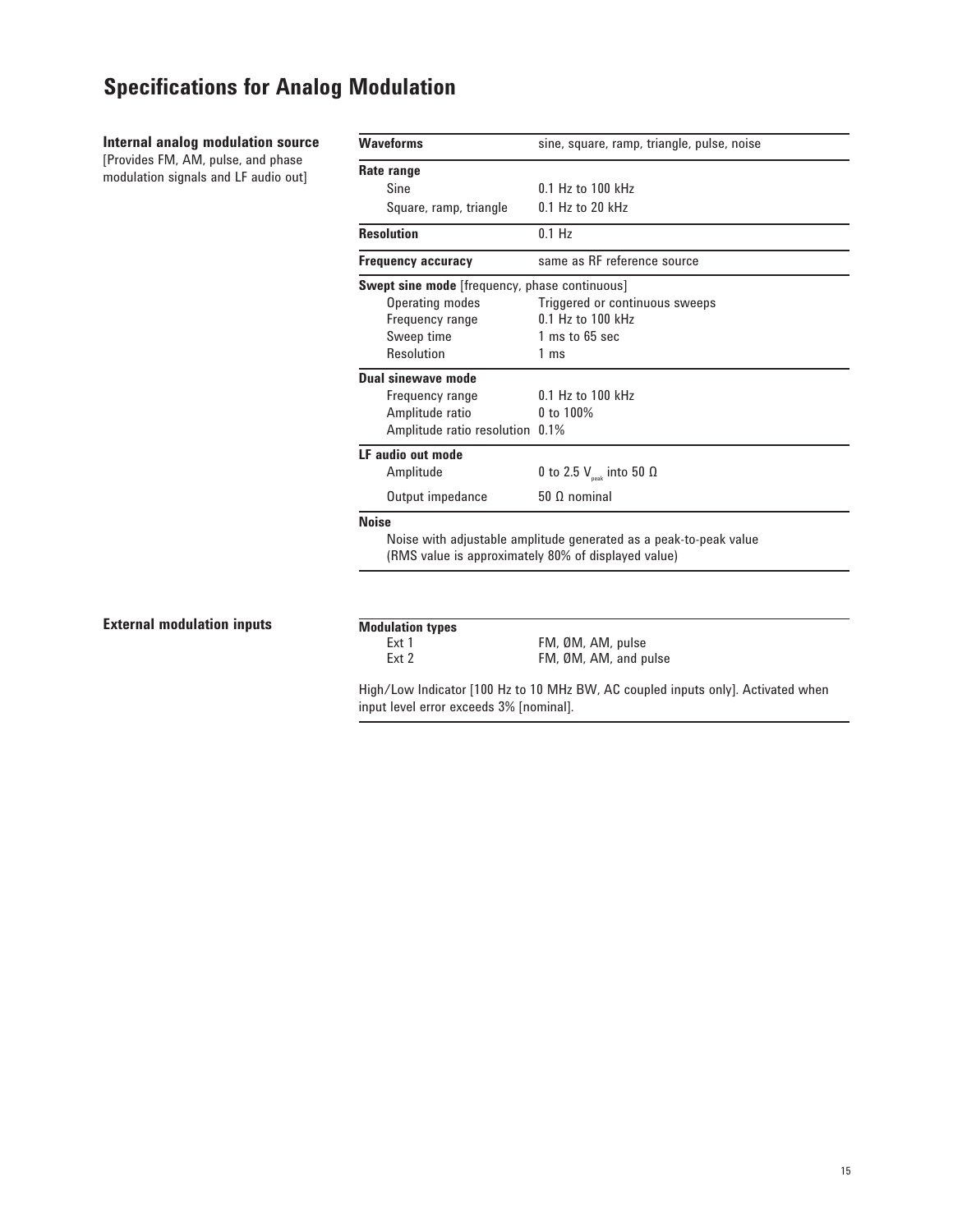AM, FM, and ØM each consist of two modulation paths which are summed internally for composite modulation. The modulation sources may be any two of the following: Internal, External 1, External 2. **Composite modulation Simultaneous modulation** 

Multiple modulation types may be simultaneously enabled. For example, AM, and FM can run concurrently and all will affect the output RF. This is useful for simulating signal impairments. There are some exceptions: FM and ØM cannot be combined. Two modulation types cannot be generated simultaneously by the same modulation source.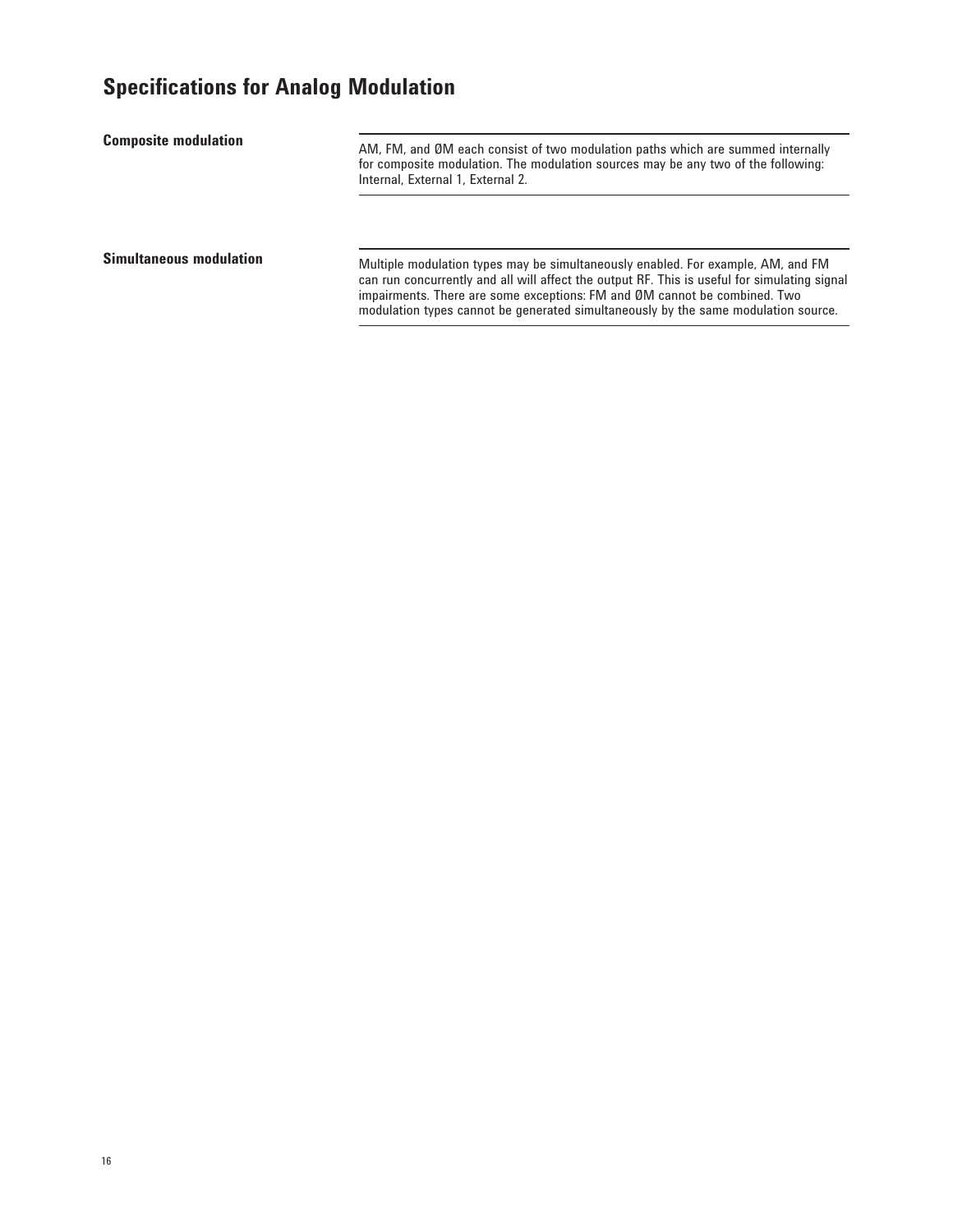### **General Characteristics**

**Operating characteristics**

| 90 to 254 V; 50 or 60 Hz; 300 W maximum,<br>power factor corrected. Not for 400 Hz use. <sup>1</sup>                                                                                                                                                                               |                                                      |                                                                                                                                                                                                                      |
|------------------------------------------------------------------------------------------------------------------------------------------------------------------------------------------------------------------------------------------------------------------------------------|------------------------------------------------------|----------------------------------------------------------------------------------------------------------------------------------------------------------------------------------------------------------------------|
| 0 to 55 °C<br>Operating temperature range <sup>2</sup>                                                                                                                                                                                                                             |                                                      |                                                                                                                                                                                                                      |
| $-40$ to 70 °C                                                                                                                                                                                                                                                                     |                                                      |                                                                                                                                                                                                                      |
|                                                                                                                                                                                                                                                                                    |                                                      |                                                                                                                                                                                                                      |
| to CISPR 11.                                                                                                                                                                                                                                                                       |                                                      |                                                                                                                                                                                                                      |
| Leakage is typically $< 1 \mu V$ [nominally 0.1 $\mu V$ with a<br>2-turn loop] at $\leq$ 1000 MHz, measured with a<br>resonant dipole antenna, one inch from any surface<br>with output level $< 0$ dBm [all inputs/outputs<br>properly terminated].                               |                                                      |                                                                                                                                                                                                                      |
| Memory is shared by instrument states, user data files,<br><b>Storage registers</b><br>sweep list files and waveform sequences. Depending on<br>the number and size of these files, up to 100 storage<br>registers and 1000 register sequences [10 per register]<br>are available. |                                                      |                                                                                                                                                                                                                      |
| $<$ 16 kg [35 lb.] net, $<$ 23 kg [50 lb.] shipping                                                                                                                                                                                                                                |                                                      |                                                                                                                                                                                                                      |
| 133 mm H x 426 mm W x 432 mm D<br>$[5.25$ in H x 16.8 in W x 17 in D]                                                                                                                                                                                                              |                                                      |                                                                                                                                                                                                                      |
|                                                                                                                                                                                                                                                                                    |                                                      |                                                                                                                                                                                                                      |
| GPIB [IEEE-488.2-1987] with listen and talk, RS-232,<br>LAN [10BaseT].                                                                                                                                                                                                             |                                                      |                                                                                                                                                                                                                      |
| SCPI version 1996.0, also compatible with 8662A,<br>8663A, 8656B and 8657A/B/C/D/J1 mnemonics.                                                                                                                                                                                     |                                                      |                                                                                                                                                                                                                      |
|                                                                                                                                                                                                                                                                                    |                                                      |                                                                                                                                                                                                                      |
| The E4428C ESG is manufactured in an ISO-9001<br>registered facility in concurrence with<br>Agilent Technologies commitment to quality.                                                                                                                                            |                                                      |                                                                                                                                                                                                                      |
|                                                                                                                                                                                                                                                                                    |                                                      |                                                                                                                                                                                                                      |
| Option 503                                                                                                                                                                                                                                                                         | Option 506                                           |                                                                                                                                                                                                                      |
|                                                                                                                                                                                                                                                                                    |                                                      |                                                                                                                                                                                                                      |
|                                                                                                                                                                                                                                                                                    |                                                      |                                                                                                                                                                                                                      |
|                                                                                                                                                                                                                                                                                    |                                                      |                                                                                                                                                                                                                      |
|                                                                                                                                                                                                                                                                                    |                                                      |                                                                                                                                                                                                                      |
|                                                                                                                                                                                                                                                                                    |                                                      | Option 506                                                                                                                                                                                                           |
| (< 1.5:1)                                                                                                                                                                                                                                                                          |                                                      | (< 1.6:1)                                                                                                                                                                                                            |
| (< 1.4:1)                                                                                                                                                                                                                                                                          | (< 1.5:1)                                            | (< 1.4:1)                                                                                                                                                                                                            |
| (< 1.5:1)                                                                                                                                                                                                                                                                          | (< 1.7:1)                                            | (< 1.7:1)                                                                                                                                                                                                            |
|                                                                                                                                                                                                                                                                                    |                                                      | (< 1.8:1)                                                                                                                                                                                                            |
| $50 \Omega$ nominal                                                                                                                                                                                                                                                                |                                                      |                                                                                                                                                                                                                      |
|                                                                                                                                                                                                                                                                                    | 47 dBm<br>44 dBm<br>N/A<br>40 V<br>Option 503<br>N/A | Meets MIL-STD-28800E Type III, Class 3.<br>Conducted and radiated emissions conform<br>All front panel functions except power switch and knob.<br>30dBm<br>30 dBm<br>30 dBm<br><b>Option UNB</b><br>(< 1.5:1)<br>N/A |

<sup>1.</sup> For 400 Hz systems, order transformer 70001-60066.

<sup>2.</sup> Save and recall of user files and instrument states from non-volatile storage is guaranteed only over the range 0 to 40 °C.

<sup>3.</sup> ESG series does not implement 8657A/B "Standby" or "On" [R0 or R1, respectively] mnemonics.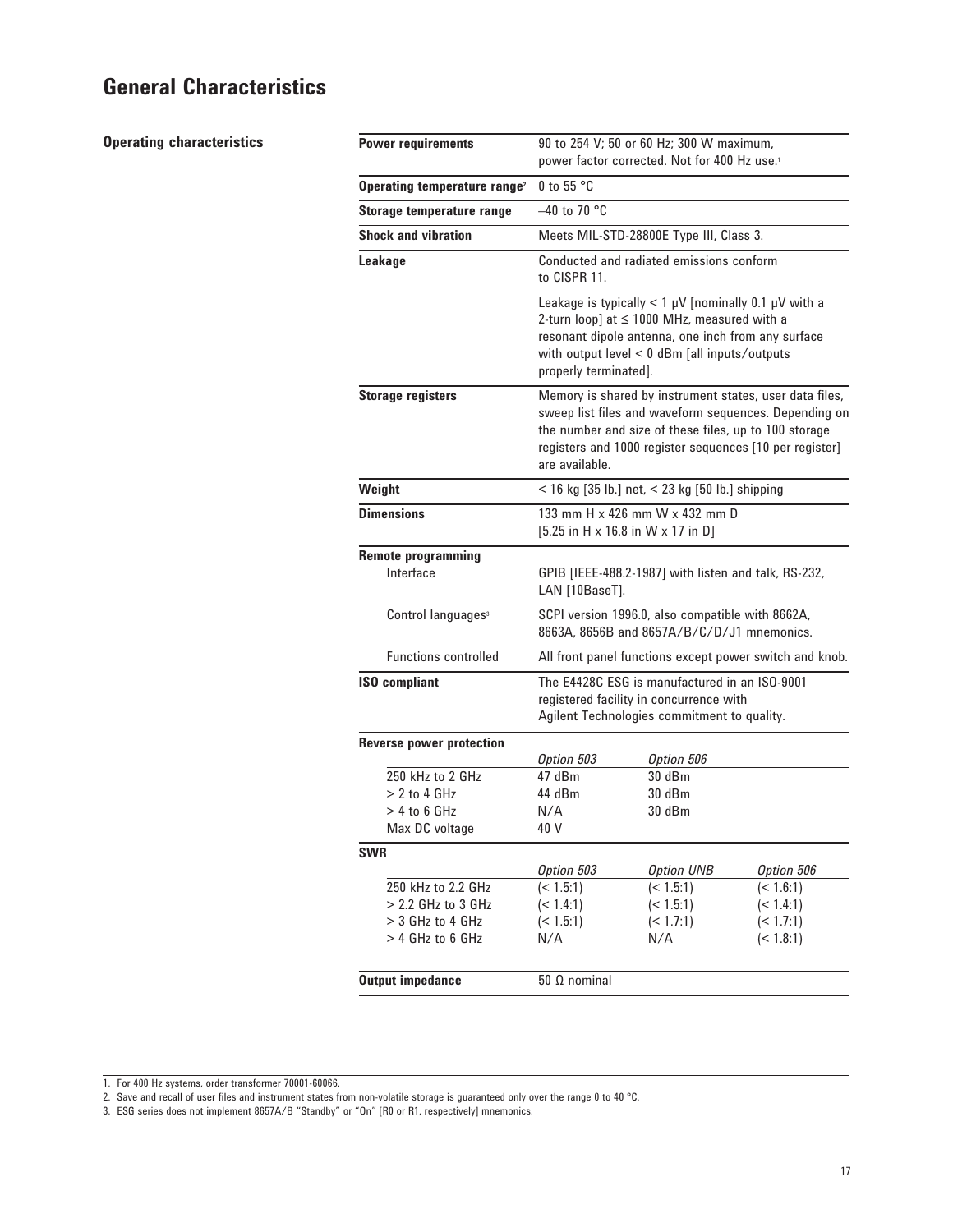# **General Characteristics**

| <b>Accessories</b>                                                                               | <b>Transit case</b> | Part number 9211-1296                                                                                                                                                                                                                                                                                                                                                                                                                                                                                                                                                                                                                                                                                                                       |
|--------------------------------------------------------------------------------------------------|---------------------|---------------------------------------------------------------------------------------------------------------------------------------------------------------------------------------------------------------------------------------------------------------------------------------------------------------------------------------------------------------------------------------------------------------------------------------------------------------------------------------------------------------------------------------------------------------------------------------------------------------------------------------------------------------------------------------------------------------------------------------------|
|                                                                                                  |                     |                                                                                                                                                                                                                                                                                                                                                                                                                                                                                                                                                                                                                                                                                                                                             |
| <b>Inputs and outputs</b><br>All front panel connectors can be moved<br>to rear with Option 1EM. | 10 MHz input        | Accepts a 1, 2, 5, or 10 MHz $\pm$ 0.2 ppm. Nominal input<br>level $-3.5$ to $+20$ dBm, impedance 50 ohms.<br>[BNC, rear panel]                                                                                                                                                                                                                                                                                                                                                                                                                                                                                                                                                                                                             |
|                                                                                                  | 10 MHz output       | Outputs the 10 MHz reference signal. Level nominally<br>+3.9 dBm ±2 dB. Nominal output impedance 50 ohms.<br>[BNC, rear panel]                                                                                                                                                                                                                                                                                                                                                                                                                                                                                                                                                                                                              |
|                                                                                                  | External 1 input    | This BNC input connector accepts a $\pm 1$ V <sub>peak</sub> signal for<br>AM, FM, pulse, and phase modulation. For all these<br>modulations, $\pm 1$ V <sub>peak</sub> produces the indicated deviation or<br>depth. When ac-coupled inputs are selected for AM, FM,<br>or phase modulation and the peak input voltage differs<br>from 1 $V_{\text{peak}}$ by more than 3%, the hi/lo annunciator light<br>on the display. The input impedance is 50 ohms and the<br>damage levels are 5 $V_{rms}$ and 10 $V_{peak}$ . If you configure your<br>signal generator with Option 1EM, this input is relocated<br>to a female BNC connector on the rear panel.                                                                                  |
|                                                                                                  | External 2 input    | This BNC input connector accepts a $\pm 1$ V <sub>peak</sub> signal for<br>AM, FM, phase modulation, and pulse modulation. With<br>AM, FM, or phase modulation, $\pm 1$ V <sub>veak</sub> produces the<br>indicated deviation or depth. With pulse modulation,<br>+1 V is on and 0 V is off. When ac-coupled inputs are<br>selected for AM, FM, or phase modulation, and the peak<br>voltage differs from 1 $V_{\text{peak}}$ by more than 3%, the hi/lo<br>annunciator light on the display. The input impedance is<br>50 ohms and the damage levels are 5 $V_{\text{rms}}$ and 10 $V_{\text{peak}}$<br>If you configure your signal generator with Option 1EM,<br>this input is relocated to a female BNC connector on the<br>rear panel. |
|                                                                                                  | <b>GPIB</b>         | Allows communication with compatible devices.<br>[rear panel]                                                                                                                                                                                                                                                                                                                                                                                                                                                                                                                                                                                                                                                                               |
|                                                                                                  | LF output           | Outputs the internally-generated LF source. Outputs 0 to<br>2.5 $V_{\text{peak}}$ into 50 ohms, or 0 to 5 $V_{\text{peak}}$ into high impedance.<br>[BNC, front panel]                                                                                                                                                                                                                                                                                                                                                                                                                                                                                                                                                                      |
|                                                                                                  | <b>RF</b> output    | Nominal output impedance 50 ohms.<br>[type-N female, front panel]                                                                                                                                                                                                                                                                                                                                                                                                                                                                                                                                                                                                                                                                           |
|                                                                                                  | Sweep output        | Generates output voltage, 0 to +10 V when signal<br>generator is sweeping. Output impedance < 1 ohm, can<br>drive 2000 ohms. [BNC, rear panel]                                                                                                                                                                                                                                                                                                                                                                                                                                                                                                                                                                                              |
|                                                                                                  | Trigger input       | Accepts CMOS <sup>1</sup> signal for triggering point-to-point in<br>manual sweep mode, or to trigger start of LF sweep.<br>The damage levels are $-0.5$ to $+5.5$ V. [BNC, rear panel]                                                                                                                                                                                                                                                                                                                                                                                                                                                                                                                                                     |
|                                                                                                  | Trigger output      | Outputs a TTL signal: high at start of dwell, or when<br>waiting for point trigger in manual sweep mode; low<br>when dwell is over or point trigger is received, high or<br>low 2 µs pulse at start of LF sweep. [BNC, rear panel]                                                                                                                                                                                                                                                                                                                                                                                                                                                                                                          |

<sup>1.</sup> Rear panel inputs and outputs are 3.3 V CMOS, unless indicated otherwise. CMOS inputs will accept 5 V CMOS, 3 V CMOS, or TTL voltage levels.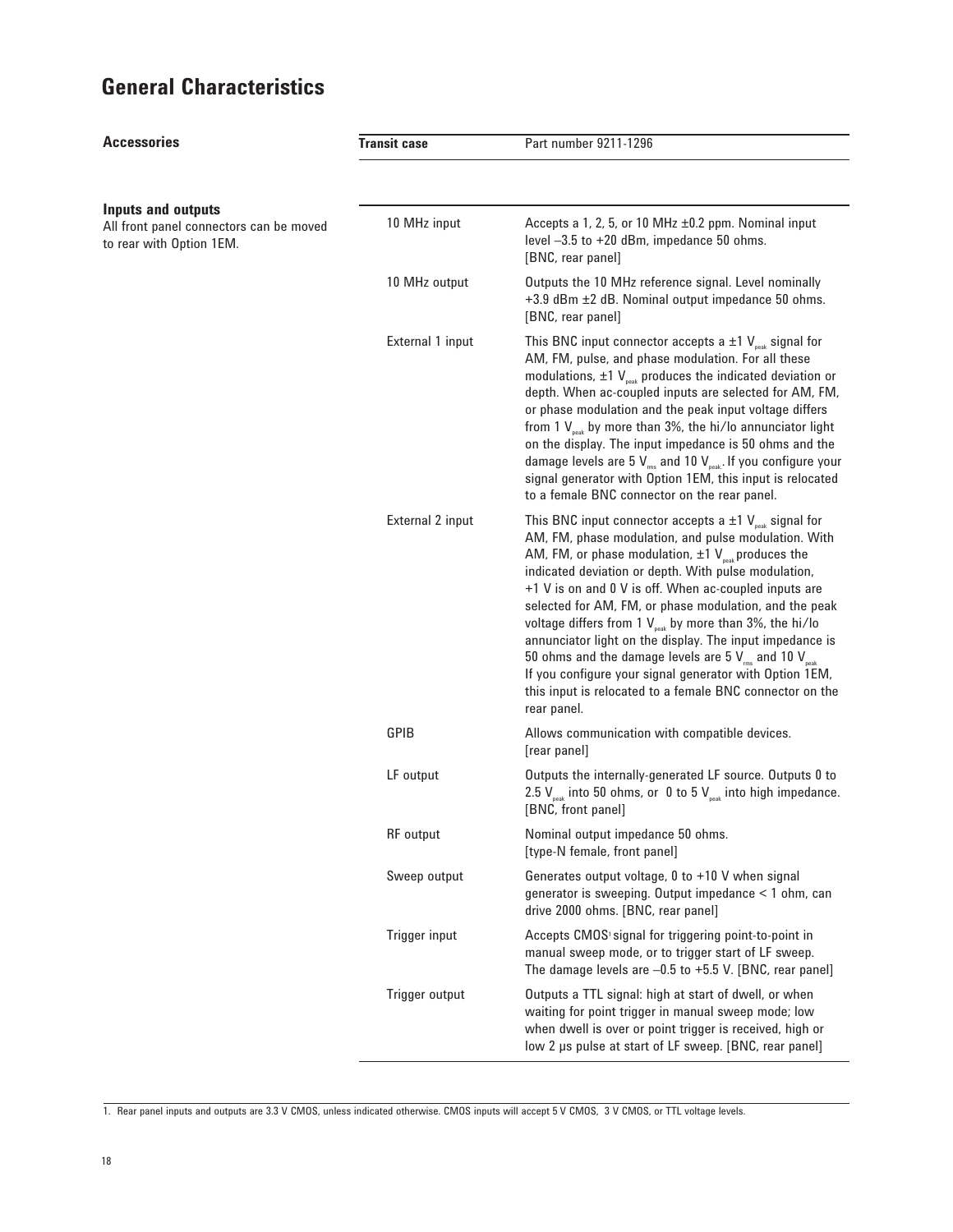#### **LAN connector**

LAN communication is supported by the signal generator via the LAN connector. It is functionally equivalent to the GPIB connector. The LAN connector enables the signal generator to be remotely programmed by a LAN-connected computer. The distance between a computer and the signal generator is limited to 100 meters [10BaseT]. For more information about the LAN, refer to the *Getting Started* chapter in the *Programming Guide*.

| Data transfer speeds |                                                           |                        |
|----------------------|-----------------------------------------------------------|------------------------|
| LAN [FTP]            | file transfer to volatile memory                          | $(700 \text{ KB/sec})$ |
|                      | to hard drive                                             | $(500 \text{ KB/sec})$ |
| LAN [SCPI]           | command transfer to volatile memory                       | $(146$ KB/sec)         |
|                      | to hard drive                                             | $(128$ KB/sec)         |
|                      | Internal file transfer from hard drive to volatile memory | $(1280$ KB/sec)        |

#### **RS-232 connector**

This male DB-9 connector is an RS-232 serial port that can be used for controlling the signal generator remotely. It is functionally equivalent to the GPIB connector. The following table shows the description of the pinouts. The pin configuration is shown below.

| Pin number | Signal description | Signal name |
|------------|--------------------|-------------|
|            | No connection      |             |
|            | Receive data       | RECV        |
| 3          | Transmit data      | XMIT        |
| 4          | $+5V$              |             |
| 5          | Ground, 0 V        |             |
| 6          | No connection      |             |
|            | Request to send    | <b>RTS</b>  |
| 8          | Clear to send      | <b>CTS</b>  |
| 9          | No connection      |             |



**View looking into rear panel connector**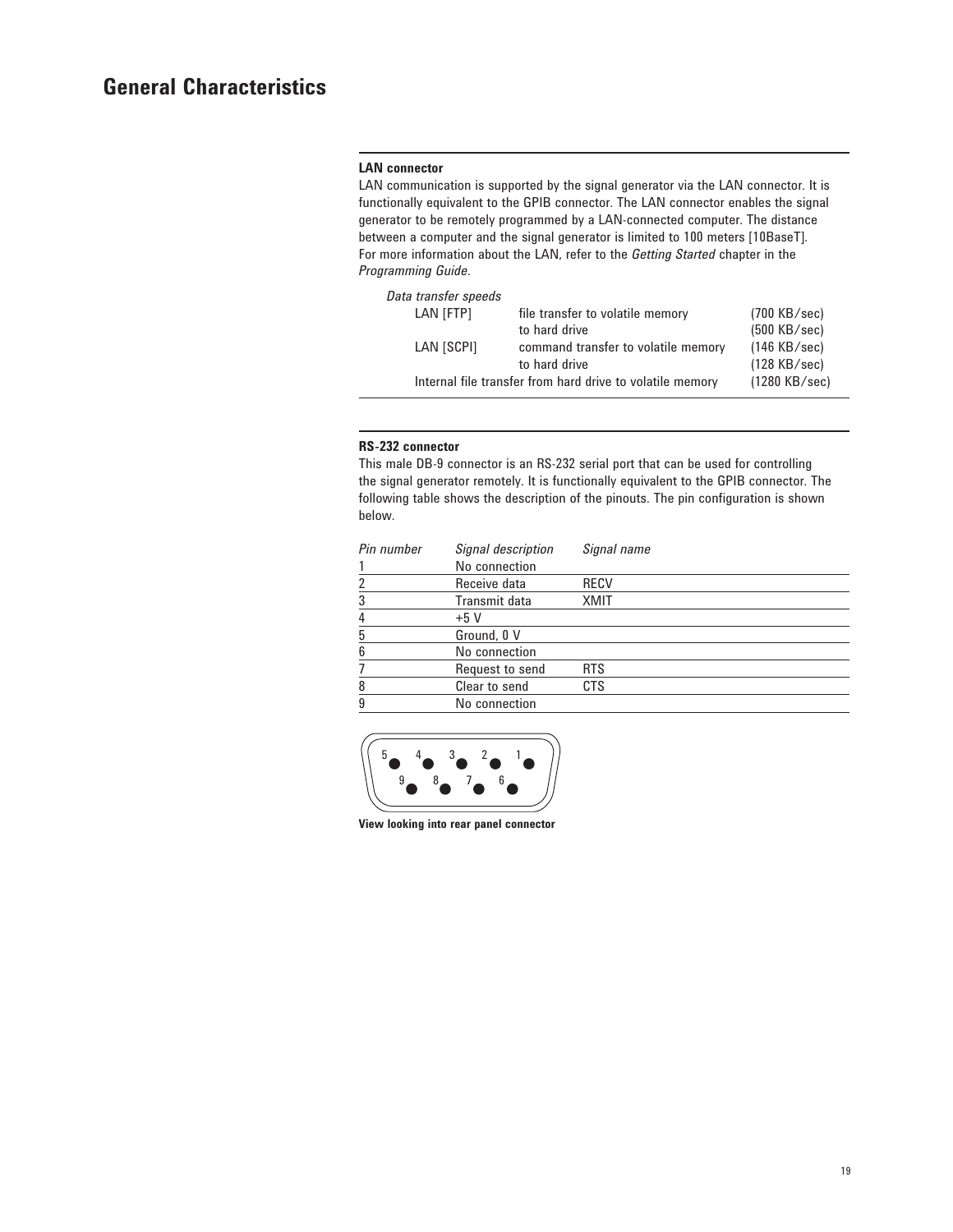# **Ordering Information**

| <b>Frequency options</b>               | $\cdot$ E4428C-503<br>$\cdot$ E4428C-506                                                                                             | 250 kHz to 3 GHz frequency range [electronic attenuator standard]<br>250 kHz to 6 GHz frequency range [mechanical attenuator only]                                                                                                                                                                                    |
|----------------------------------------|--------------------------------------------------------------------------------------------------------------------------------------|-----------------------------------------------------------------------------------------------------------------------------------------------------------------------------------------------------------------------------------------------------------------------------------------------------------------------|
| <b>Performance enhancement options</b> | $\cdot$ E4428C-UNB<br>$\cdot$ E4428C-1EM                                                                                             | High output power with mechanical attenuator<br><b>Note:</b> Option 506 is standard with the high power mechanical attenuator used in<br>Option UNB, and therefore, both options cannot be ordered together.<br>Moves all front panel connectors to rear                                                              |
| <b>Manual and accessories</b>          | $\cdot$ E4428C-1CM<br>• E4428C-1CP<br>$\cdot$ E4428C-1CN<br>$\cdot$ E4428C-CD1<br>$\cdot$ E4428C-ABA<br>• E4428C-0BW<br>• E4428C-UK6 | Rack mount kit without handles<br>Rack mount kit with handles<br>Front handle kit<br>CD-ROM of English user guide and assembly level service manual<br>(standard with instrument)<br>Printed English documentation set<br>Service documentation, assembly level<br>Commercial calibrations certificate with test data |
| <b>Warranty and calibration plans</b>  | • Agilent calibration upfront plan                                                                                                   | For more information, please visit: www.agilent.com/find/removealIdoubt.<br>• Extended return-to-Agilent warranty and service<br>• Agilent calibration plus upfront plan                                                                                                                                              |

• Z540 calibration upfront plan

1. All options should be ordered using E4428C-xxx, where the xxx represents the option number.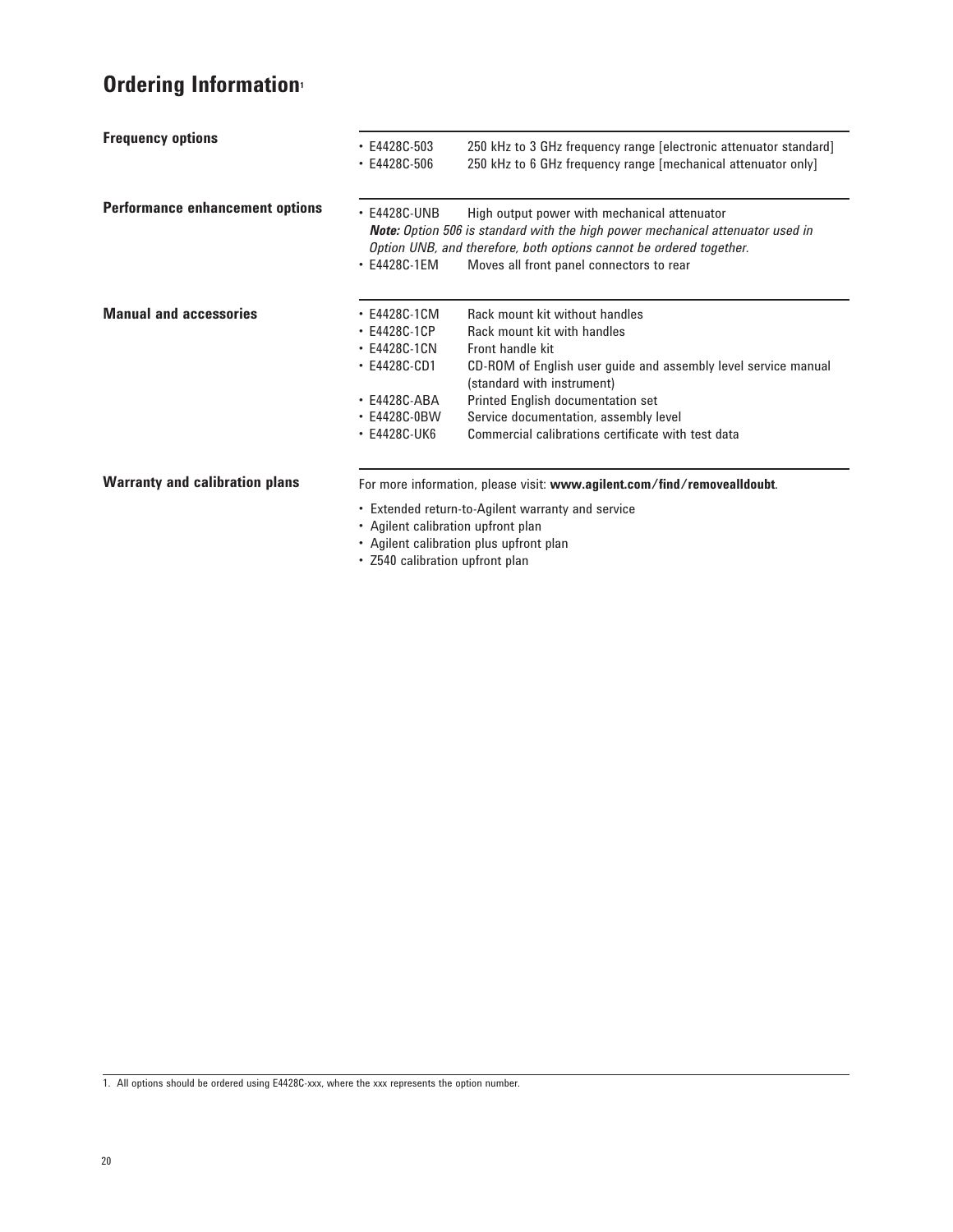### **Related Literature**

- • *Signal Generator Spectral Purity Considerations in RF Communications Testing, Application Note 388*, Literature Number 5952-2019.
- *• RF Source Basics, a self-paced tutorial (CD-ROM)*, Literature Number 5980-2060E.
- *• IntuiLink Software, Data Sheet*, Literature Number 5980-3115EN.
- *• Security of Agilent Signal Generators: Issues and Solutions, Application Note*, Literature Number 5989-1091EN.